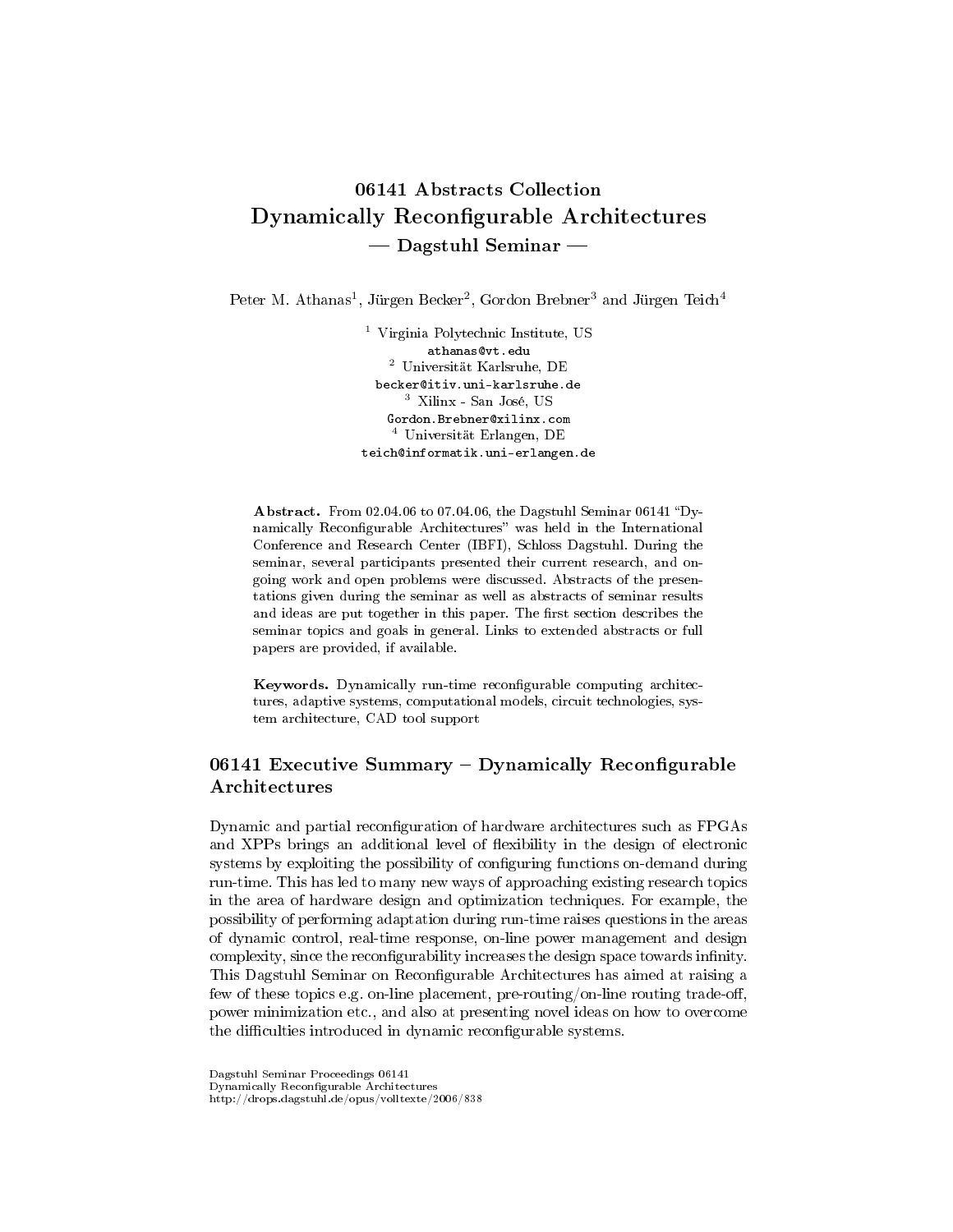Keywords: Reconfigurable Computing, Reconfigurable Supercomputing, Organic Computing, Dynamic Reconfiguration, Reconfigurable Hardware

Joint work of: Becker, Jürgen; Teich, Jürgen; Brebner, Gordon; Athanas, Peter M.

Extended Abstract: <http://drops.dagstuhl.de/opus/volltexte/2006/837>

### IP Cores Protection in FPGA Environment, Cryptographic **Identification Primitives**

Wael Adi (TU Braunschweig, D)

With the advent of multi-million gate chips, Field Programmable Gate Arrays (FPGAs) have achieved high usability for design verification, exchange, test and even production. Adding to this is the possibility of reusing readily available licensed IP to shorten the design cycle. A major concern for IP owners is the possible over-deployment of the IP into more devices than originally licensed. In this presentation, two system based on both public and secret-key cryptography embedded in a secured design exchange protocol for protecting the rights of the IP owner areintroduced. The systems consist of hardware-supported design encryption and secured device authentication protocols. Design encryption based on secured device identification ensures that the IP can only be deployed into explicitly identified and agreed upon devices. The system is devised for an uncomplicated trustable design exchange scenario. The public-key functions use modular squaring (Rabin Lock) on the FPGA chip instead of exponentiation to reduce the hardware complexity.

Keywords: IP core protection, FPGA design protection, combined secret and Public-Key Identification, Electronic mutation, Write-only-memory, provable secret identity

See also: Wael Adi, R. Ernst, Bassel Soudan, A.Hanoun, "VLSI Design Exchange with Intellectual Property Protection in FPGA Environment Using both Secret and Public-Key Cryptography". IEEE Computer Society Annual Symposium on VLSI, ISVLSI 2006, Karlsruhe, Germany, March. 2006

### The (empty?) Promise of FPGA Supercomputing

Peter M. Athanas (Virginia Polytechnic Institute, USA)

There have been some notable success stories in the past that give merit to the viability of the creation of an FPGA-based supercomputer. When examining the computing potential of these devices, they appear to offer competitive computational characteristics that are highly competitive to contemporary highperformance processors. Recently, there have been supercomputer-class processing blades offered by the leading high-performance computing specialist, yet the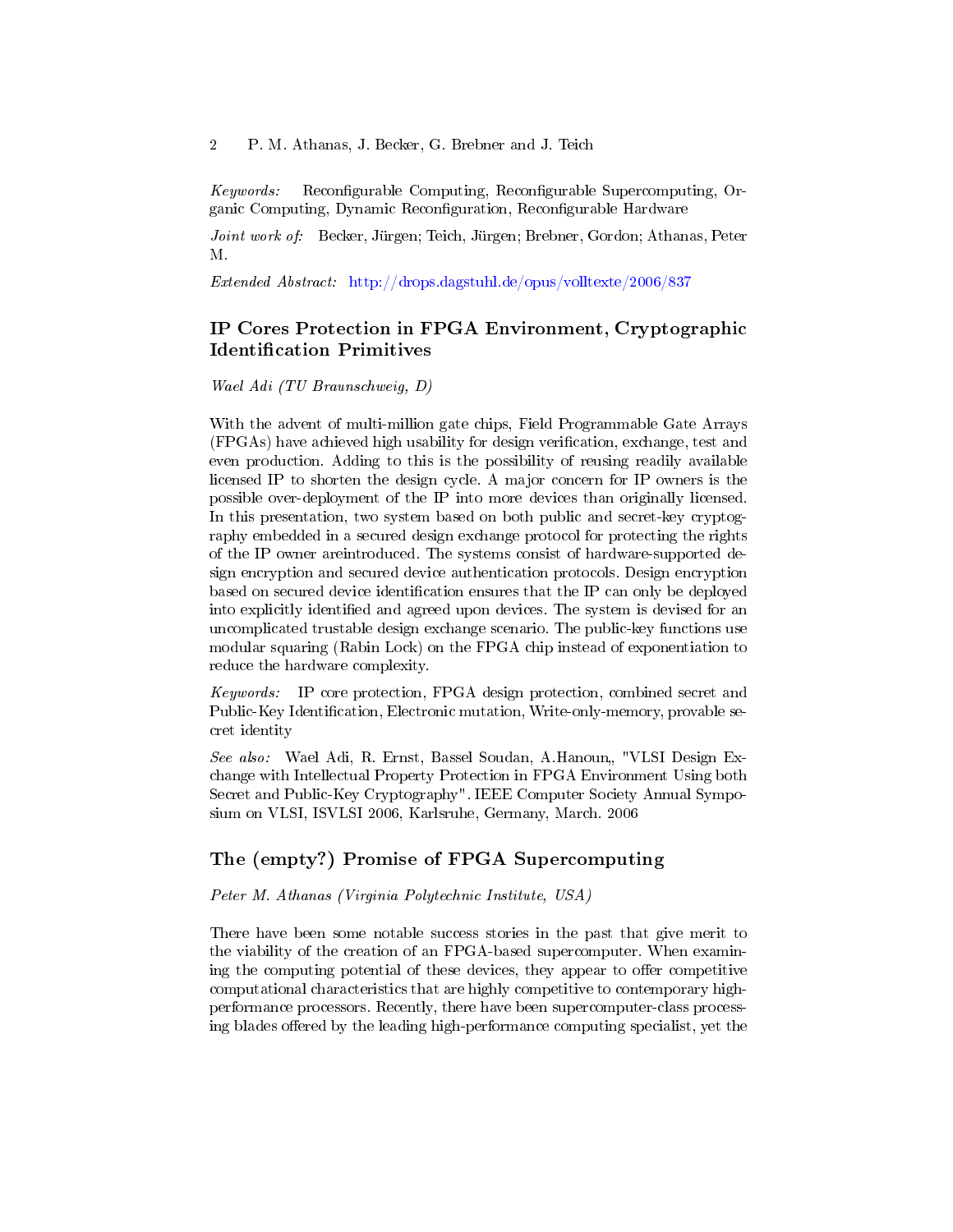sales of these nodes have been less than spectacular. This talk examines why this may be the case, and explores the viability and cost-performance of FPGA-based supercomputers.

Keywords: FPGA supercomputing

Full Paper: <http://drops.dagstuhl.de/opus/volltexte/2006/732>

# The ADRES coarse-grained reconfigurable Array Processor

Mladen Berekovic (Delft University of Technology, NL)

ADRES is a new coarse grain reconfigurable processor device, that is fully programmable in C. ADRES supports design-time and runtime recongurability for a broad range of multi-mode embedded applications, such as such as MPEG-2, MPEG-4, AVC/H.264 or Scalable Video Coding.

To address the challenges of multimode operations, ADRES provides improved power efficiency and performance within acceptable area constraints. ADRES targets a power efficiency of at least 40 MOPS/mW while being able to handle a peak performance of 20 GOPS, requirements that clearly go beyond the specs of any state-of-the-art core.

The ADRES array processor is a flexible template instead of a concrete instance. An architecture description language is developed to specify different ADRES instances with full compiler support. A script-based technique allows a designer to easily generate different instances by specifying different values for the communication topology, supported operation set, resource allocation and timing of the target architecture. Together with a retargetable simulator and compiler, this toolchain allows for architecture exploration and development of application domain specific processors.

ADRES supports a VLIW-like programming model with a pure VLIW mode for legacy code, and an array mode with very high dataflow-parallelism for the processing of compute intensive loops. In parallel to ADRES, an C-compiler that can create seamless code for both modes using modulo scheduling techniques and that is based on IMPACT was developed. The compiler takes automatically care of all necessary data transfers between the two modes. Several applications from the wireless and from the multimedia domain have been mapped on ADRES. As an example, an ADRES based system can perform AVC decoding in CIF resolution with less then 50 MHz on a 4x4 array on compiled C-Code. MPEG-2 CIF decoding needs only 27 MHz. Several key benchmark kernel loops have been mapped on ADRES and the results show that ADRES can extend the performance of state-of-the Art VLIW DSPs by a factor of 7, which makes ADRES an attractive alternative to multi-core DSP solutions. Synthesis results show, that such an ADRES core consumes less then 2 mm2 in 90nm technology and can run with more then 500 MHz. Considering that the array size can be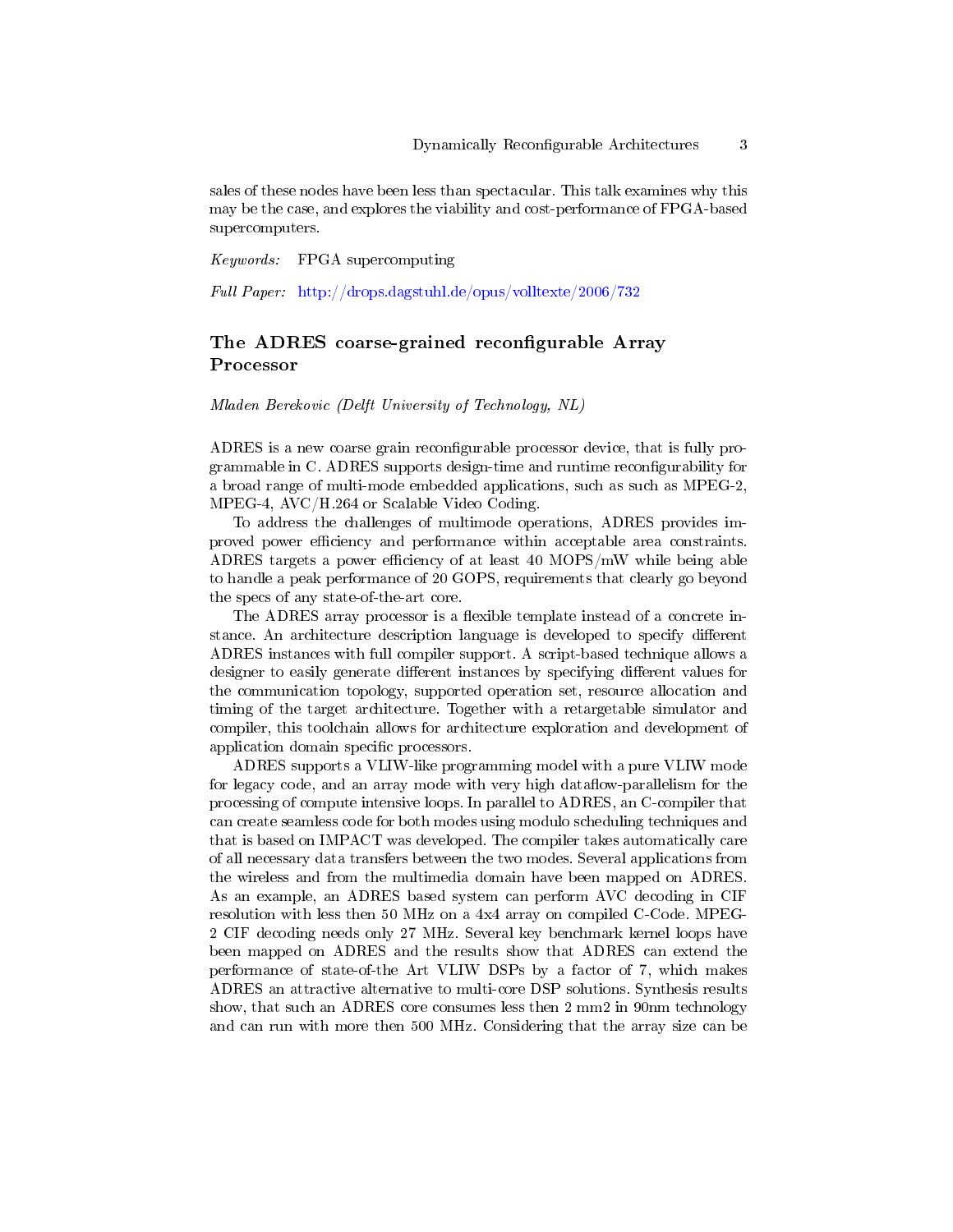further increased to 8x8 or beyond, ADRES offers significant room for further speedup.

ADRES signicantly beats a state-of-the art DSP, like the TI C64x, with fewer resources and at comparable power consumption. At the same time ADRES offers performance and power scalability by using more resources and larger array sizes. Therefore, ADRES based designs will reduce the need for multi-processor solutions.

Keywords: Reconfigurable arrays, Tensilica, IMPACT, VLIW, DSP

### $HW/SW$  Codesign for Reconfigurable System-on-Chip using a Process Model

Neil W. Bergmann (The University of Queensland, AU)

Abstract: Reconfigurable System-on-Chip is a powerful method to harness the power of FPGA technology. However, there is a very limited pool of designers who can build hardware-software designs. This paper describes a way to simplify rSoC design, by making hardware coprocessors appear like software processes in a Linux development environment. We explain both the ways that hardware processes are controlled by software ghost processes, and also how hardware and software processes communicate.

Keywords: Reconfigurable System-on-Chip, FPGA, Embedded System

Full Paper: [http://www.itee.uq.edu.au/](http://www.itee.uq.edu.au/~bergmann)∼bergmann

#### Adaptive On-Chip Multiprocessing

Christophe Bobda (TU Kaiserslautern, D)

The last decades have experienced a continuous growth in the performance of multiprocessor according to the Moore law. This increase in performance is mainly due to two main reasons: the clock frequency that keep growing and efficient use von Instruction Level Parallelism (ILP). With the difficulty to continuously improve the clock frequency as well as the ILP has investigation, Chip multiprocessor have begun to appear as an alternative to increase performance through processor level parallelisms. Most of the solutions proposed and developed are mainly SMP-based. Furthermore the architecture is fixed, thus limiting the architectural flexibility. With the growing capacity of FPGAs, it is more and more possible to place several soft or hardcore processors working in parallel on a given FPGA. Moreover, the flexible logic allows for the runtime adaptivity of applications by exchanging hardware accelerator.

In this talk, we present the on going work in adaptive on-chip multiprocessor at the University of Kaiserslautern.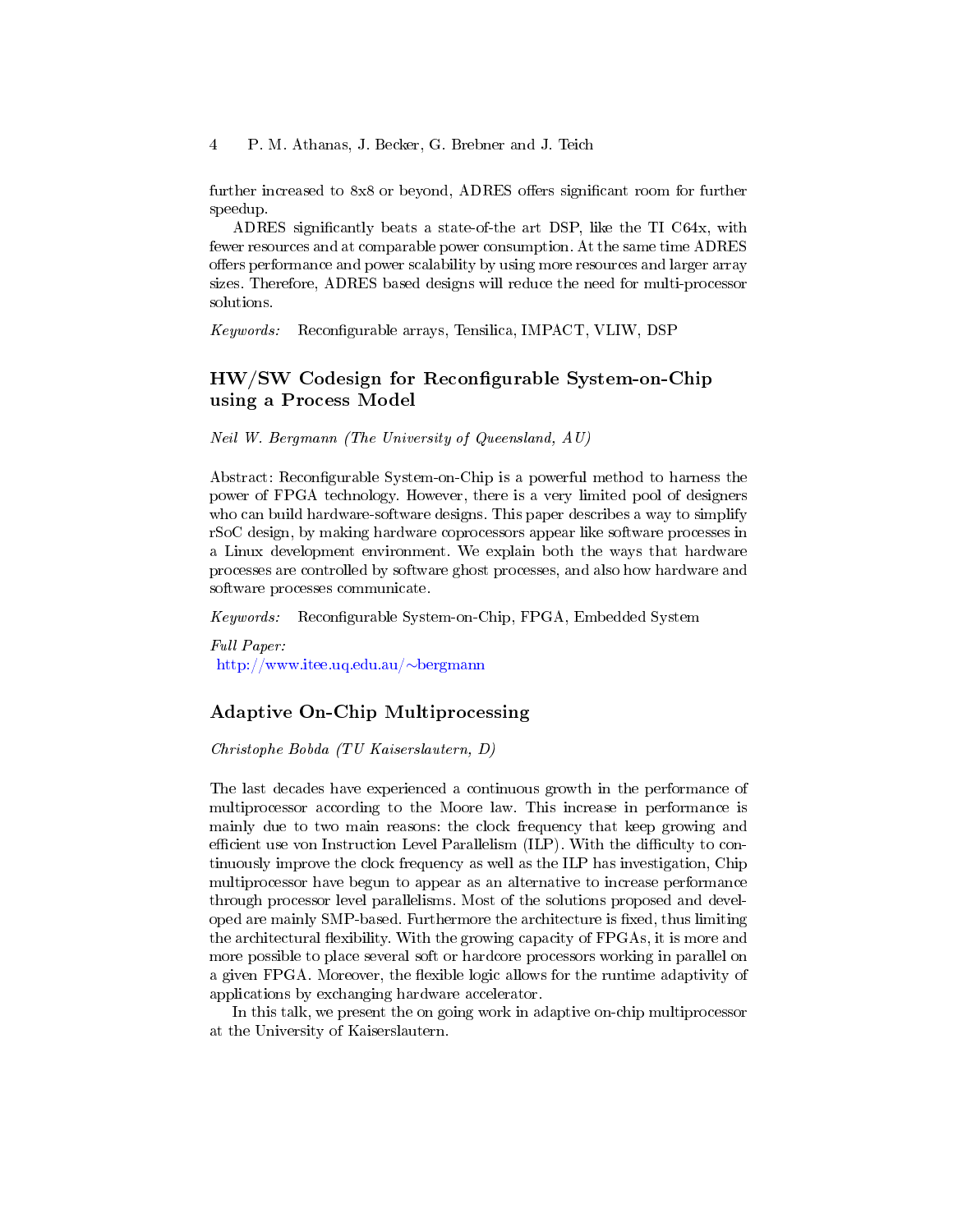Keywords: Multiprocessing on Chip, FPGA

Full Paper: <http://soes.informatik.uni-kl.de/people/bobda>

#### Dynamically Adaptable Behaviours (?)

Gordon Brebner (Xilinx - San José, USA)

This talk introduced the general topic of new thought models for programmability and configurability. A main suggestion was to focus on application behaviours rather than architectures, and thus on adaptability rather than programmability. This would build on the success of research into recongurable architectures, to move to a focus on the needs of particular problem instances within broad application domains. Using hyper-programmability, or some alternative mechanism, each instance can be mapped to its own tailored architecture. Downstream from this, further future research areas were discussed. These included: making a big push towards a "third way" of system design that is neither hardware nor software like; devising apt computational models and theories of programming; systematised application and environment specificity; and harnessing programmability within future technologies in a natural manner. A major means of facilitating this future vision will be through education, especially of young people as yet unversed in first and/or second way thinking.

# Reconfigurable Architectures and Instruction Sets: Programmability, Code Generation, and Program Execution

#### Rainer Buchty (Universität Karlsruhe, D)

Within Self-reconfiguring systems two basic problems arise: firstly, on instruction level reconfigurable instruction sets make program generation and execution inherently difficult. Secondly, reconfiguration must not violate certain restrictions vital for the running application.

We describe a combined low-overhead approach which targets both problems by instrumenting an attributed low-overhead run-time environment which is able to dynamically map application-specific instructions to a variety of implementation alternatives while strictly adhering to given application demands. Our approach can be used application-independent and is suitable for use within the adaptive planning stage of a Self-X system as demonstrated by a reference implementation.

Keywords: Self-X, Instruction Set Reconfiguration, Run-time Environment, Code Generation, Programming

Extended Abstract: <http://drops.dagstuhl.de/opus/volltexte/2006/733>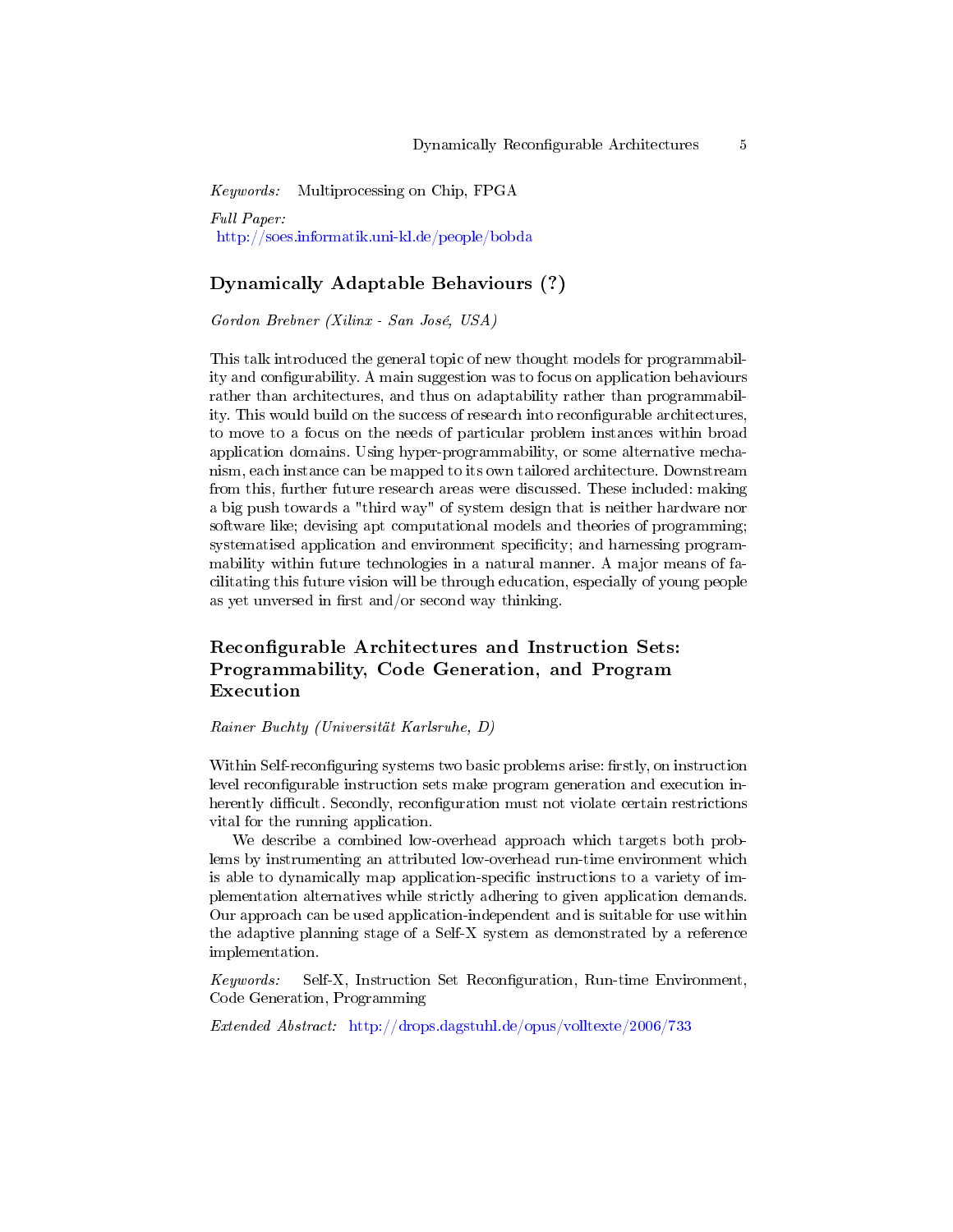#### Enabling RTR for industry

Oliver Diessel (Univ. of New South Wales, AU)

This talk explores the promise of run tme reconfigurable (RTR) technology and makes an attempt to identify critical support elements that need to be put in place in order to overcome barriers to enhanced RTR uptake in industry.

We outline a research project underway at the University of New South Wales to develop a positioning satellite receiver that exploits the diversity in satellite signals to mitigate the effects of interference. This project is examined as a case study to motivate the discovery of challenges an industrial organisation faces engineering a dynamically reconfigurable product.

Our progress towards the development of a methodology for providing communications infrastructure for module-based applications illustrates one of the efforts necessary to develop useful synthesis tools for RTR applications development.

We conclude with suggestions for how the academic community can better assist the commercial development of real applications.

Keywords: Run-time reconfiguration, industry support, design tools, modulebased design, communications

Joint work of: Diessel, Oliver; Koh, Shannon

Full Paper: <http://drops.dagstuhl.de/opus/volltexte/2006/734>

#### Reconfiguration Time Aware Processing on FPGAs

Florian Dittmann (Universität Paderborn, D)

The possibility of partial reconfiguration of FPGAs during run-time can be used to implement systems that adapt their execution area over time. Two things are presented in this context:

1) For detailed investigations of partial reconfiguration, the two topics modeling and practical realization of reconfigurable systems must be rooted in the design process. We have developed a tool that meets this requirement. It eases the design of partial bitstreams for Xilinx FPGAs for research purpose. The tool wraps the obstacles of partial bitstream generation, motivating people new to this field. Moreover, the backend of the tool, a single UML class diagram that represents the whole characteristics of the reconfigurable system under development abstractly, allows to model reconfigurable systems in a comprehensive manner on a high level of abstraction. The UML diagram is filled during the design process until enough information for the generation of bitstreams is available.

2) In the single machine environment, several scheduling algorithms exist that allow to quantify schedules with respect to feasibility, optimality, etc. In contrast,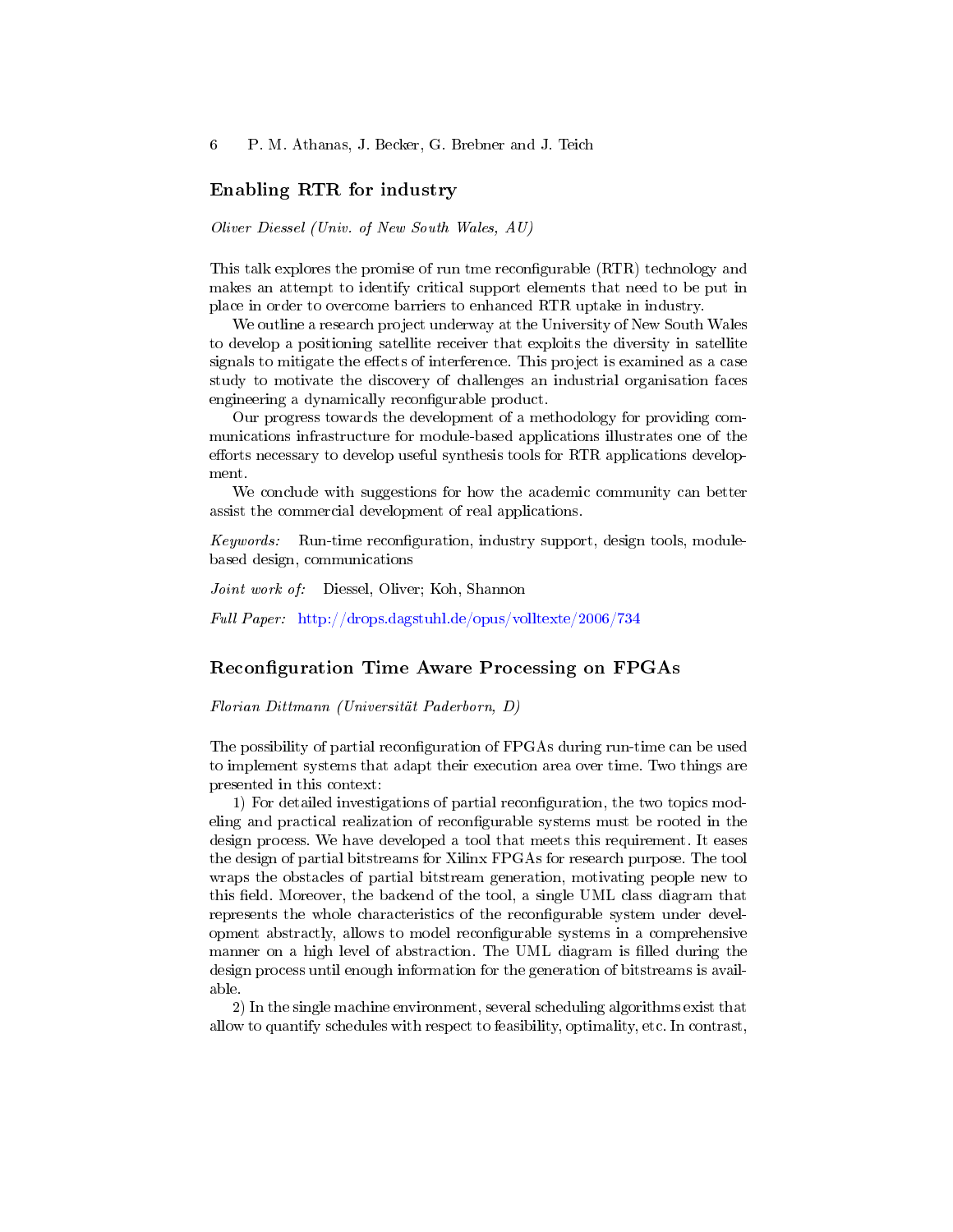reconfigurable devices execute tasks in parallel, which intentionally collides with the single machine principle and seems to require new methods and evaluation strategies for scheduling. However, the reconfiguration phases of adaptable architectures usually take place sequentially. Run-time adaptation is realized using an exclusive port, which is occupied for some reasonable time during reconguration. Thus, we can find an analogy to the single machine environment. We investigate the appliance of single processor scheduling algorithms to task recon figuration on reconfigurable systems. We determine necessary adaptations and propose methods to evaluate the scheduling algorithms.

 $Keywords:$  Real-Time, Partial Reconfiguration, Reconfiguration Time Scheduling

Full Paper: <http://drops.dagstuhl.de/opus/volltexte/2006/735>

# Technological Aspects for 3D FPGAs architectures with optoelectronic interconnects

Dietmar Fey (Universität Jena, D)

In the talk a review of proposals concerning the use of optoelectronic interconnects for FPGAs is given. The perspectives and the benefits of using optics for dynamically optical interconnects as well as optically reconguration of architectures are critically compared to the possibility of electronic 3D chip stack technology. The author sees a chance for optics in the optically reconfiguration of context memories in smart optical sensors since in this application an optical interface is anyway available or rather necessary for the detection of images. This interface could also be used for a dynamic reconfiguration in combination with modern 3D chip mounting and assembly technologies to realise smart and very compact CMOS camera chip stacks for embedded systems.

Keywords: Optoelctronic interconnects, 3D FPGAs, multi-context architectures, smart otical sensors

# Bridging the Gap between Relocatability and Available Technology: The Erlangen Slot Machine

Diana Göhringer (Universität Erlangen, D)

We present an FPGA-based reconfigurable platform called Erlangen Slot Machine (ESM). The main advantages of this platform are: First, the possibility for each module to access peripherals independent from its location through a programmable crossbar, and local SRAM banks for individual modules. This physical design eases the implementation of run-time recongurable partial modules and enables an unrestricted relocation of modules on the device. We present our two-board ESM implementation and demonstrate a partially reconfigurable video filter application as well as a relocatable computer game including a dedicated inter-module communication scheme.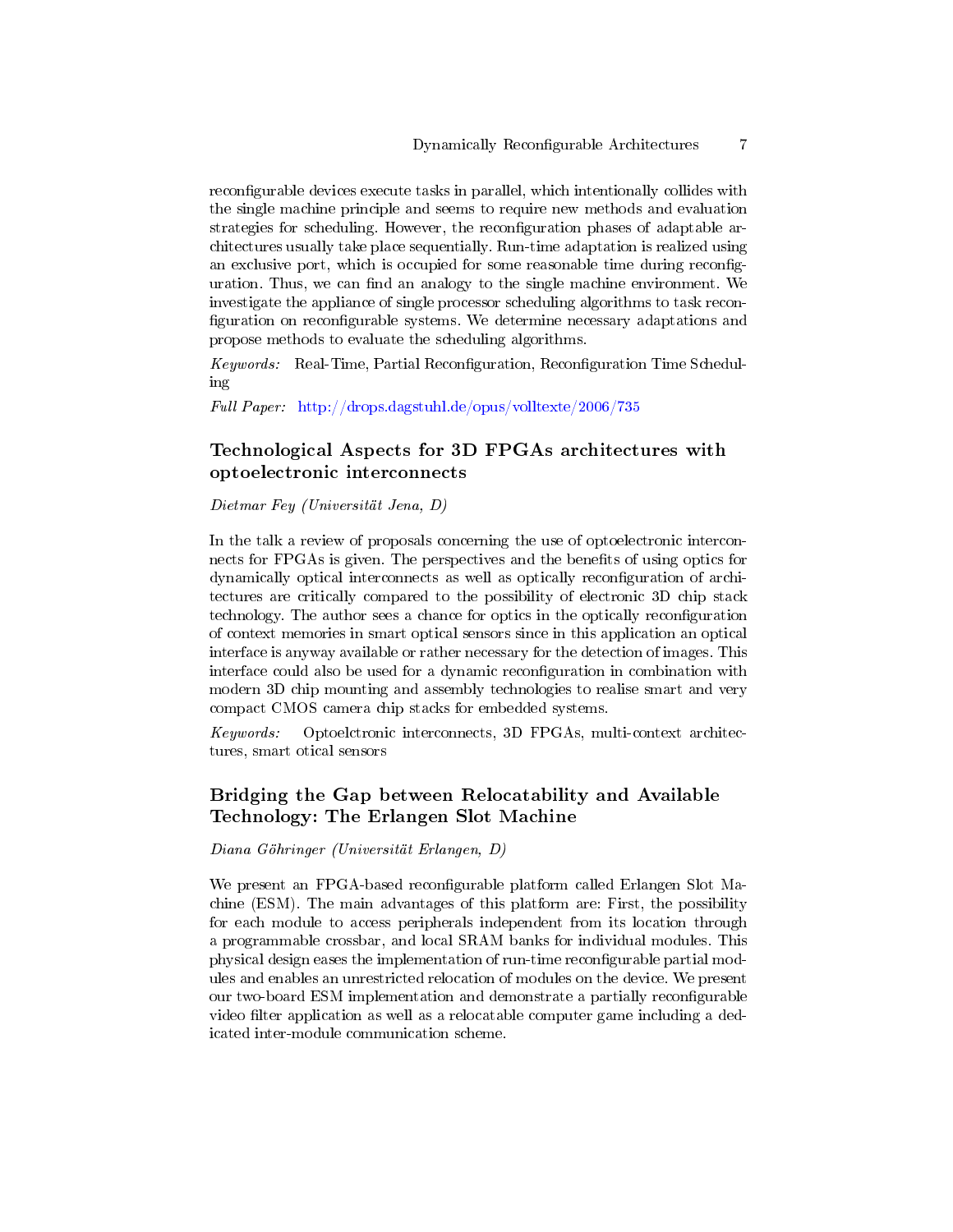Keywords: FPGA-based reconfigurable platform, inter-module communication, crossbar, video filter demo

Joint work of: Göhringer, Diana; Majer, Mateusz; Teich, Jürgen

Full Paper: <http://drops.dagstuhl.de/opus/volltexte/2006/736>

# Reconfigurable Supercomputing: What are the Problems? What are the Solutions?

Reiner Hartenstein (TU Kaiserslautern, D)

The dominant paradox of supercomputing is the contrast between decades of excellent technology development (e. g. see the Gordon Moore curve) versus the almost stalled progress in sustained performance in many application areas. The counterparts to this supercomputing paradox are the 3 paradoxes of Recongurable Computing: the low power paradox, the high performance paradox, as well as the education paradox. Despite to the fact, that are very power-hungry, software to configware migrations have been reported which reduce the tens or hundreds of thousand dollars electricity bill by an order of magnitude.

Despite of the really awful technological parameters of FPGAs brilliant results with speedups by up to 4 orders of magnitude have been reported from software to FPGA migrations.

The presentation discusses the reasons of these paradoxes. A very important aspect is the way, how data and processors are brought together. From this point of view, supercomputing has used for decades the wrong road map, based on the wrong machine paradigm being extremely memory-cycle-hungry. The presentation illustrates, why the not instruction-stream-centered basic machine paradigm of Reconfigurable Computing provides the right road map to new horizons of supercomputing.

The Reconfigurable Computing education paradox shows, that its extremely high pervasiveness to applications in practically all disciplines of embedded system as well as scientific computing is possible, although computing-related curriculum recommendations completely ignore these subject areas. This leads to the conclusion, that these achievements have been implemented primarily from experts with backgrounds different from computing sciences. CS departments are the best possible institutions to overcome the methodology fragmentation between many FPGA application disciplines using their own domain-specific tool trick boxes, and, to develop models covering all aspects which the application disciplines have in common. Refusing to take this responsibility the undergraduate CS-related curricula also miss the most important job markets for their graduates.

 $Keywords:$  FPGA, reconfigurable computing, supercomputing, reconfigurable computing education, curricula, low power, high performance, configware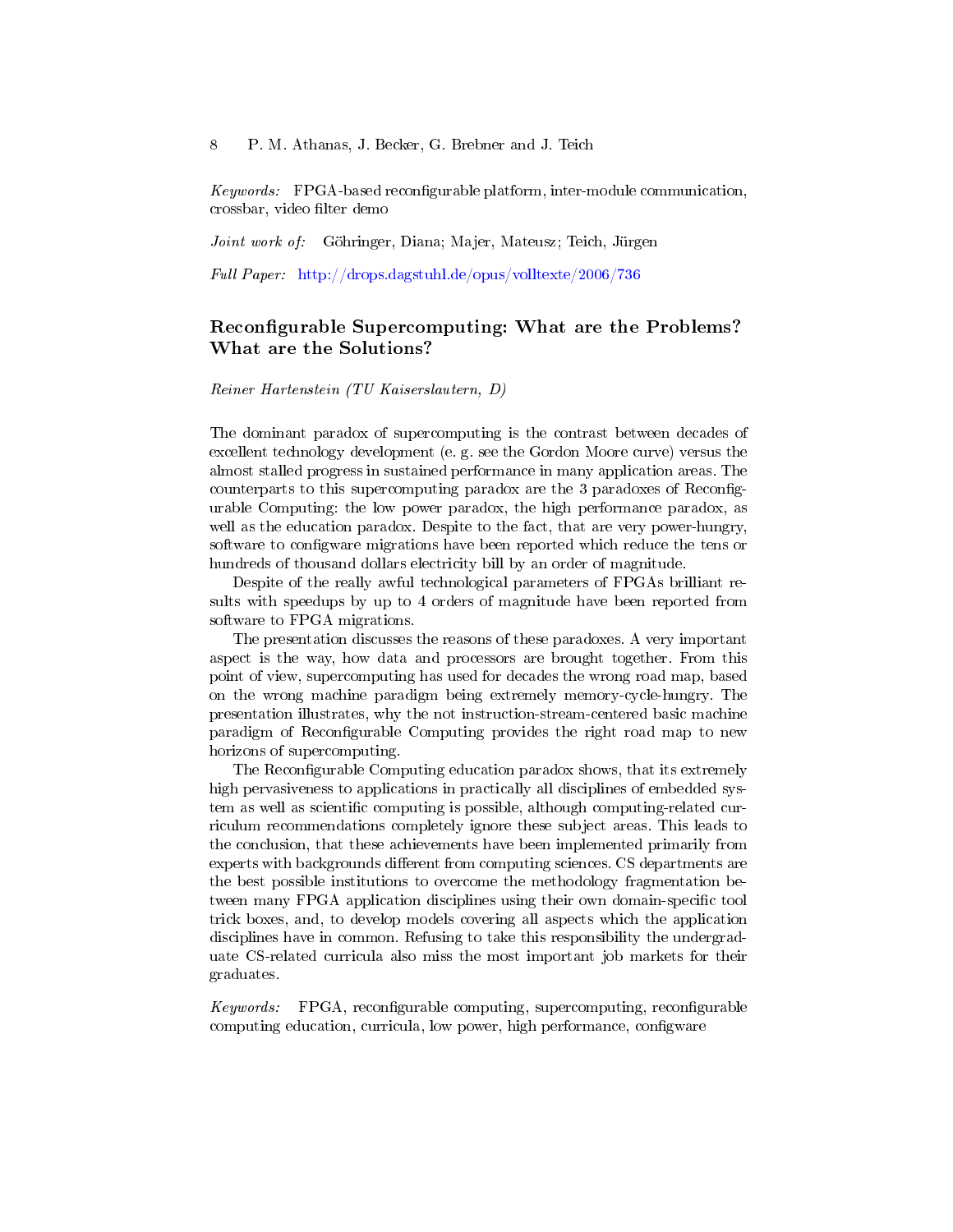#### FlexFilm - an Image Processor for Digital Film Processing

Sven Heithecker (TU Braunschweig, D)

Digital film processing is characterized by a resolution of at least  $2K (2048x1536$ pixels per frame at 30 bit/pixel and 24 pictures/s, data rate of 2.2 GBit/s); higher resolutions of 4K (8.8 GBit/s) and even 8K (35.2 GBit/s) are on their way. Realtime processing at this data rate is beyond the scope of today's standard and DSP processors, and ASICs are not economically viable due to the small market volume. Therefore, an FPGA-based approach was followed in the FlexFilm project. Different applications are supported on a single hardware platform by using different FPGA configurations.

The multi-board, multi-FPGA hardware/software architecture is based on Xilinx Virtex-II Pro FPGAs which contain the reconfigurable image stream processing data path, large SDRAM memories for multiple frame storage and a PCI express communication backbone network. The FPGA-embedded CPU is used for control and less computation intensive tasks.

This paper will focus on three key aspects: a) the used design methodology which combines macro component configuration and macro-level floorplanning with weak programmability using distributed microcoding, b) the global communication framework with communication scheduling and  $c$ ) the configurable, multi-stream scheduling SDRAM controller with QoS support by access prioritization and traffic shaping.

As an example, a complex noise reduction algorithm including a 2.5 dimensions DWT and a full 16x16 motion estimation at 24 fps requiring a total of 203 Gops/s net computing performance and a total of 28 Gbit/s DDR-SDRAM frame memory bandwidth will be shown.

Keywords: Digital film, FPGA, reconfigurable, stream-based architechture, weak programming, SDRAM-controller, QoS, communication centric, communication scheduling, PCI-Express

Joint work of: Heithecker, Sven; do Carmo Lucas, Amilcar; Ernst, Rolf

Full Paper: <http://drops.dagstuhl.de/opus/volltexte/2006/737>

# Reconfigurable Processing Units vs. Reconfigurable Interconnects

Andreas Herkersdorf (TU München, D)

The question we proposed to explore with the seminar participants is whether the dynamic reconfigurable computing community is paying sufficient attention to the subject of dynamic recongurable SoC interconnects. By SoC interconnect, we refer to architecture- or system-level building blocks such as on-chip buses, crossbars, add-drop rings or meshed NoCs.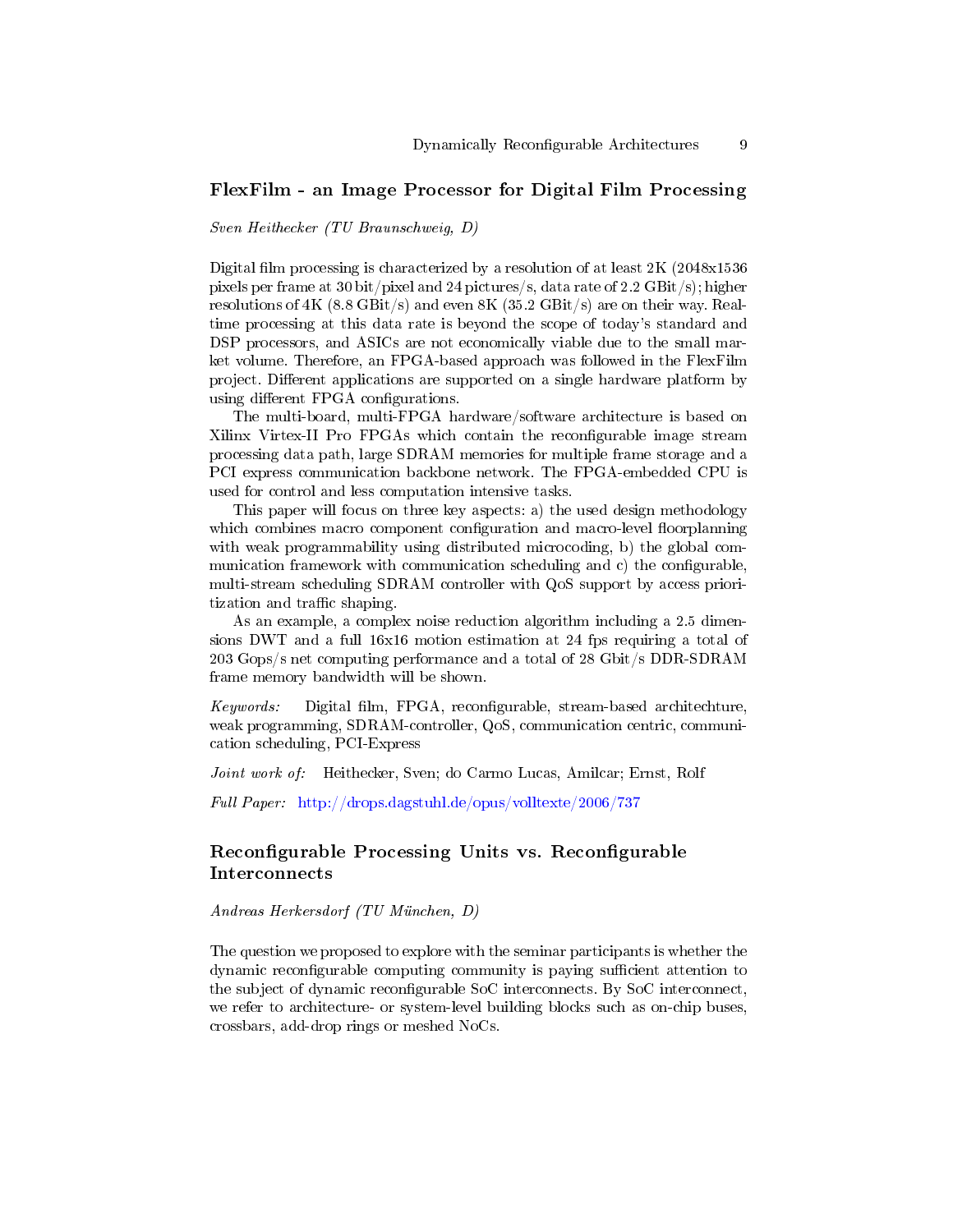Our motivation to systematically investigate this question originates from conceptual and architectural challenges in the FlexPath project. FlexPath is a new Network Processor architecture that flexibly maps networking functions onto both SW programmable CPU resources and (re-)configurable HW building blocks in a way that different packet flows are forwarded via different, optimized processing paths. Packets with well defined processing requirements may even bypass the central CPU complex (AutoRoute). In consequence, CPU processing resources are more effectively used and the overall NP throughput is improved compared to conventional NPU architectures.

The following requirements apply with respect to the dynamic adaptation of the processing paths: The rule basis for NPU-internal processing path lookup is updated in the order of 100us, packet inter-arrival time is in the order of 100ns. Partial reconfiguration of the rule basis (and/or interconnect structure) with state of the art techniques would take several ms resulting in a continuously blocked system. However, performing path selection with conventional lookup table search and updates (and a statically configured on-chip bus) takes considerably less than 100ns. Hence, is there a need for new conceptual approaches with respect to dynamic SoC interconnect reconfiguration, or is this a "no issue" as conventional techniques are sufficient?

 $Keywords:$  Reconfigurable SoC interconnect

Extended Abstract: <http://drops.dagstuhl.de/opus/volltexte/2006/779>

#### AMIDAR: A new Modell for Adaptive Processors

Christian Hochberger (TU Dresden, D)

The AMIDAR model is a new model for processor construction. It borrows concepts from microprogramming, dataflow computers and other well known techniques from the computer architecture. The central aim of the AMIDAR model is to provide a processor that can be adapted easily to the running application. Adaptation can occur in different ways: The communication infrastructure can be adapted, the type and number of functional units can be adapted and finally, specialized functional units can be synthesized and integrated into the processor.

The talk explains the basic ideas of AMIDAR, the achievements we have already made (simulator, various profiling techniques), ongoing work (hardware implementation, synthesis) and will finally show the open chalenges (synthesis algorithms, hardware architectures).

Keywords: Adaptive Processor, Java Bytecode Processor

Full Paper: [www.amidar.de](file:www.amidar.de)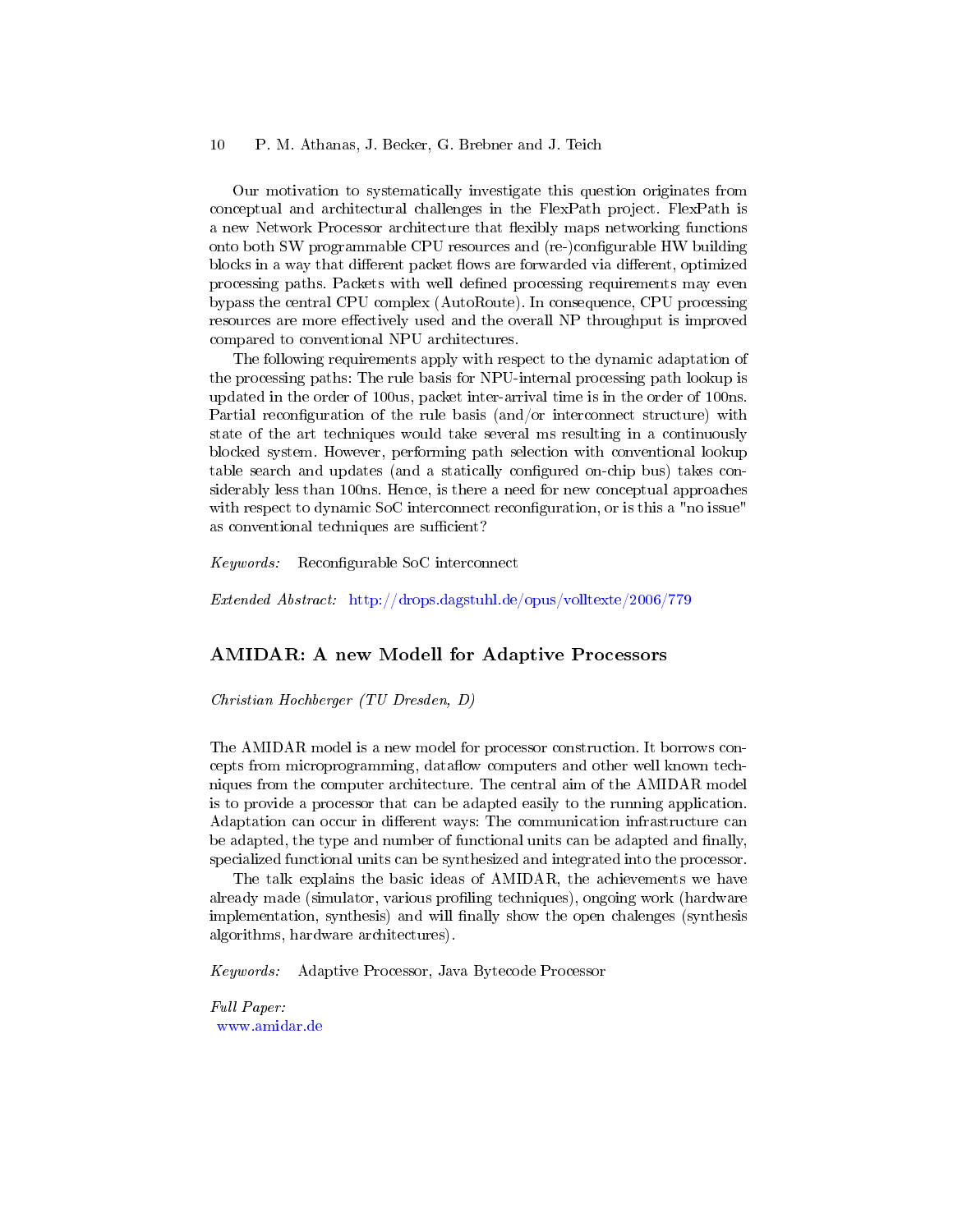# Physical 2D Morphware and Power Reduction Methods for Everyone

Michael Hübner (Universität Karlsruhe, D)

Requiered flexibility for future embeded systems including dynamic and partial reconfigurable hardware in order to optimize system status is the challenge for actual and future research. Exploiting adaptive hardware for introducing online-placement and routing provides the degree of freedom for run-time multiadaptive system integration. The presentation introduces novel methods and tools for today and future technology.

Keywords: 2D Placement, Run-time Reconfiguration

Joint work of: Becker, Jürgen; Paulsson, Katarina; Hübner, Michael

# Physical 2D Morphware and Power Reduction Methods for Everyone

Michael Hübner (Universität Karlsruhe, D)

Dynamic and partial reconfiguration discovers more and more the focus in academic and industrial research. Modern systems in e.g. avionic and automotive applications exploit the parallelism of hardware in order to reduce power consumption and to increase performance. State of the art reconfigurable FPGA devices allows reconfiguring parts of their architecture while the other configured architecture stays undisturbed in operation. This dynamic and partial reconfiguration allows therefore adapting the architecture to the requirements of the application while run-time. The difference to the traditional term of software and its related sequential architecture is the possibility to change the paradigm of brining the data to the respective processing elements. Dynamic and partial reconfiguration enables to bring the processing elements to the data and is therefore a new paradigm. The shift from the traditional microprocessor approaches with sequential processing of data to parallel processing reconfigurable architectures forces to introduce new paradigms with the focus on computing in time and space.

 $Keywords: 2D$  online placement and routing, Reconfigurable Computing

Joint work of: Becker, Jürgen; Paulsson, Katarina; Hübner, Michael

Extended Abstract: <http://drops.dagstuhl.de/opus/volltexte/2006/739>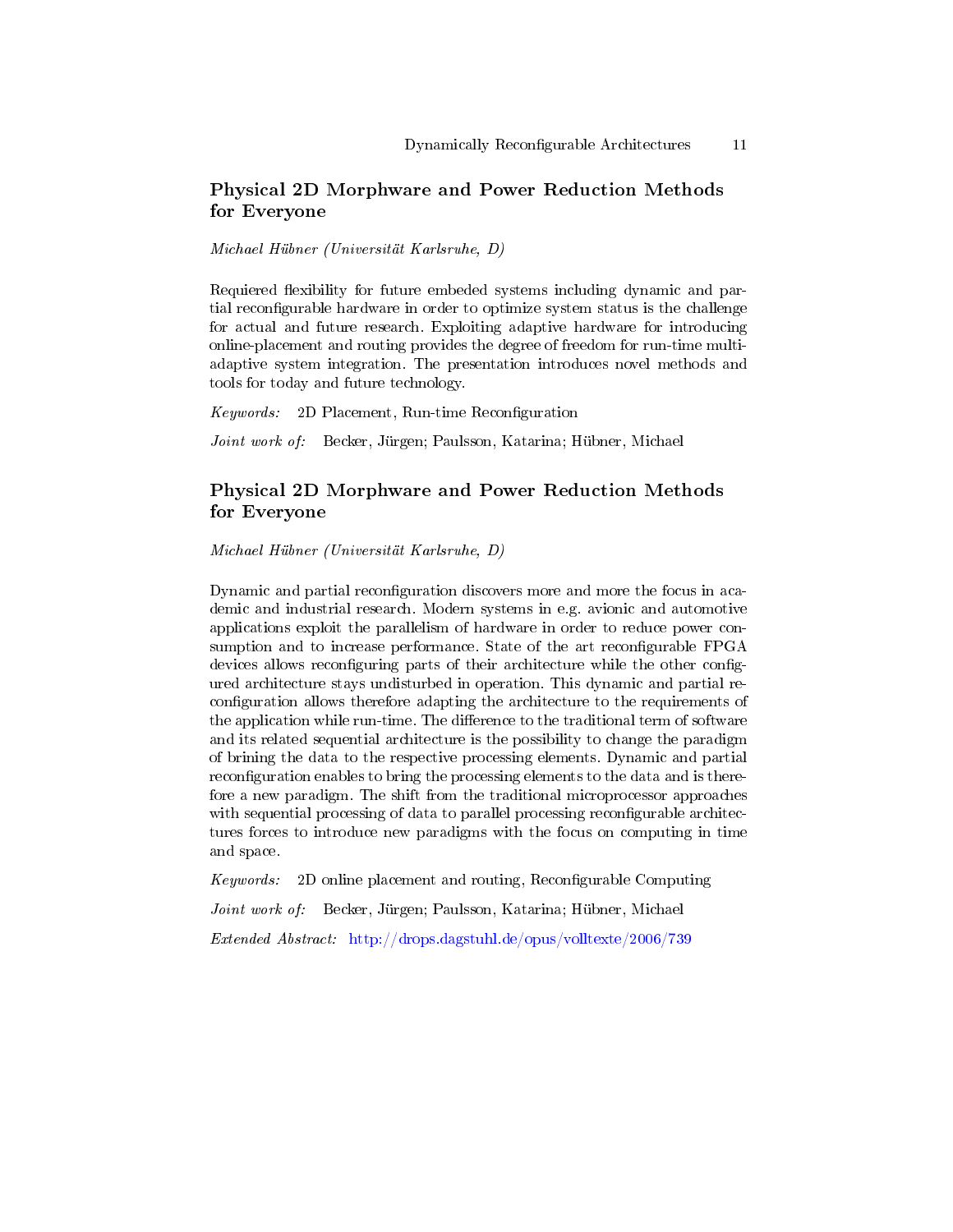### Managing power amongst a group of networked embedded fpgas using dynamic reconfiguration and task migration

David Kearney (Univ. of South Australia, AU)

Small unpiloted aircraft (UAVs) each have limited power budgets. If a group (swarm) of small UAVs is organized to perform a common task such as geolocation then it is possible to share the total power across the group by introducing task mobility inside the group supported by an ad hoc wireless network (where the communication encoding/decodeing is also done on fpgas). In this presentation I will describe research into the construction of a distributed operating system where partial dynamic reconfiguration and network mobility are combined so that fpga tasks can be moved to make the best use of the total power available in a swarm of UAVs.

 $Keywords:$  Dynamic reconfiguration unpiloted aircraft operating system

Full Paper: <http://drops.dagstuhl.de/opus/volltexte/2006/740>

### Superscalar Technology for Reconfigurable Processors

Bernd Klauer (Helmut-Schmidt-Universität - Hamburg, D)

The first superscalar architectures have been designed to allow instruction level parallelism without involving the programmer or the compiler into the parallelization process. Within an instruction window the issue logic schedules instructions by the dataflow principle and maps them on unemployed functional units which are suitable to perform the calculation as indicated by the opcode. The maximum total of concurrently executable instructions is then only restricted by the size of the instruction window and by the total of functional units. With this execution scheme it is possible to build processors with identical instruction sets but differently equipped execution stages.

As the execution stages can be differently equipped with functional units without affecting the executability of the code they are an interesting subject for reconfiguration.

In the presentation a superscalar processor is proposed that contains such a reconfigurable execution stage together with an extended issue logic and a configuration management unit. This unit controls the reconfiguration of the execution stage. It decides whether the current configuration of the execution stage is suitable for the upcoming computations or not. If it rates another con figurations better than the current configuration of the execution stage, it can trigger the reconfiguration procedure. Together with the processor architecture some simulation an benchmarking results are shown.

Keywords: Superscalar reconfigurable architecture

Joint work of: Klauer, Bernd; Niyonkuru, Adronis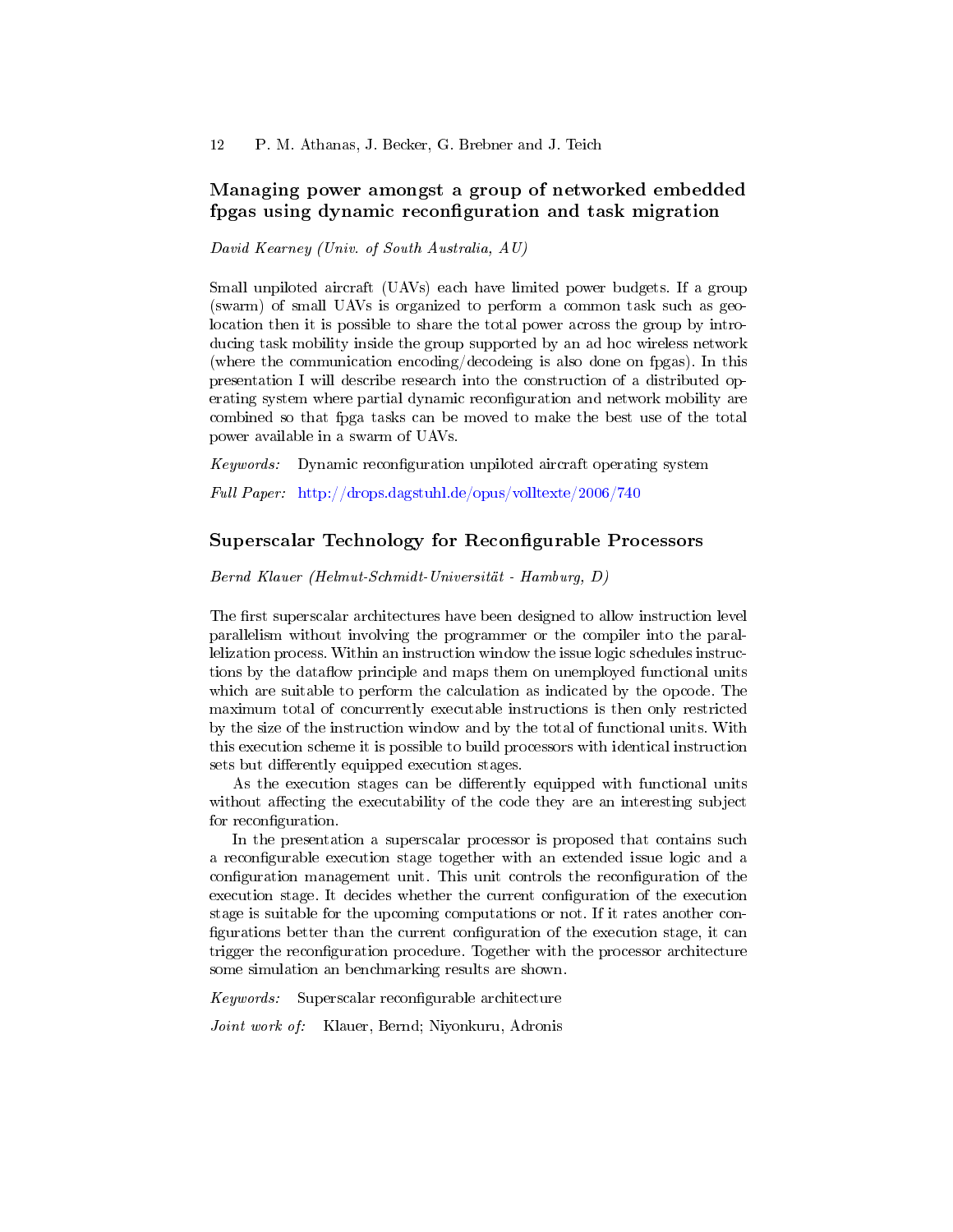#### Back-End Issues in Hardware/Software-Compilation

Andreas Koch (TU Darmstadt, D)

This presentation will given an overview over some of the issues that need to be addressed in the design and implementation of the hardware-generating backend of a hardware/software compiler. COMRADE is a compile flow that aims to map programs formulated in standard ANSI C to an adaptive computer, such that compute-intensive parts are accelerated on a recongurable compute unit, while less critical or unsuitable parts are executed on a standard processor. The talk shows some of the techniques that are used in the COMRADE back-end.

 $Keywords:$  Reconfigurable, hardware/software, compilation

#### Enabling RTR for industry

Shannon Koh (Univ. of New South Wales, AU)

This talk explores the promise of run tme reconfigurable (RTR) technology and makes an attempt to identify critical support elements that need to be put in place in order to overcome barriers to enhanced RTR uptake in industry.

We outline a research project underway at the University of New South Wales to develop a positioning satellite receiver that exploits the diversity in satellite signals to mitigate the effects of interference. This project is examined as a case study to motivate the discovery of challenges an industrial organisation faces engineering a dynamically reconfigurable product.

Our progress towards the development of a methodology for providing communications infrastructure for module-based applications illustrates one of the efforts necessary to develop useful synthesis tools for RTR applications development. We conclude with suggestions for how the academic community can better assist the commercial development of real applications.

#### Floating Point FPGAs

#### Philip Leong (Imperial College London, GB)

In this talk, a case for developing an FPGA specifically optimised for floating point applications is given. Applications include signal processing, embedded systems and high performance computing, and such a device is likely to have speed and power consumption advantages over conventional FPGA and microprocessor technology. The performance improvement obtained by adding floating point units (FPUs) to an existing fine grain FPGA is estimated to be  $2-10x$  on a number of benchmark applications. Different architectures involving flash based dynamic reconfiguration and the sharing of configuration bits are also discussed.

Keywords: FPGAs, floating point, embedded blocks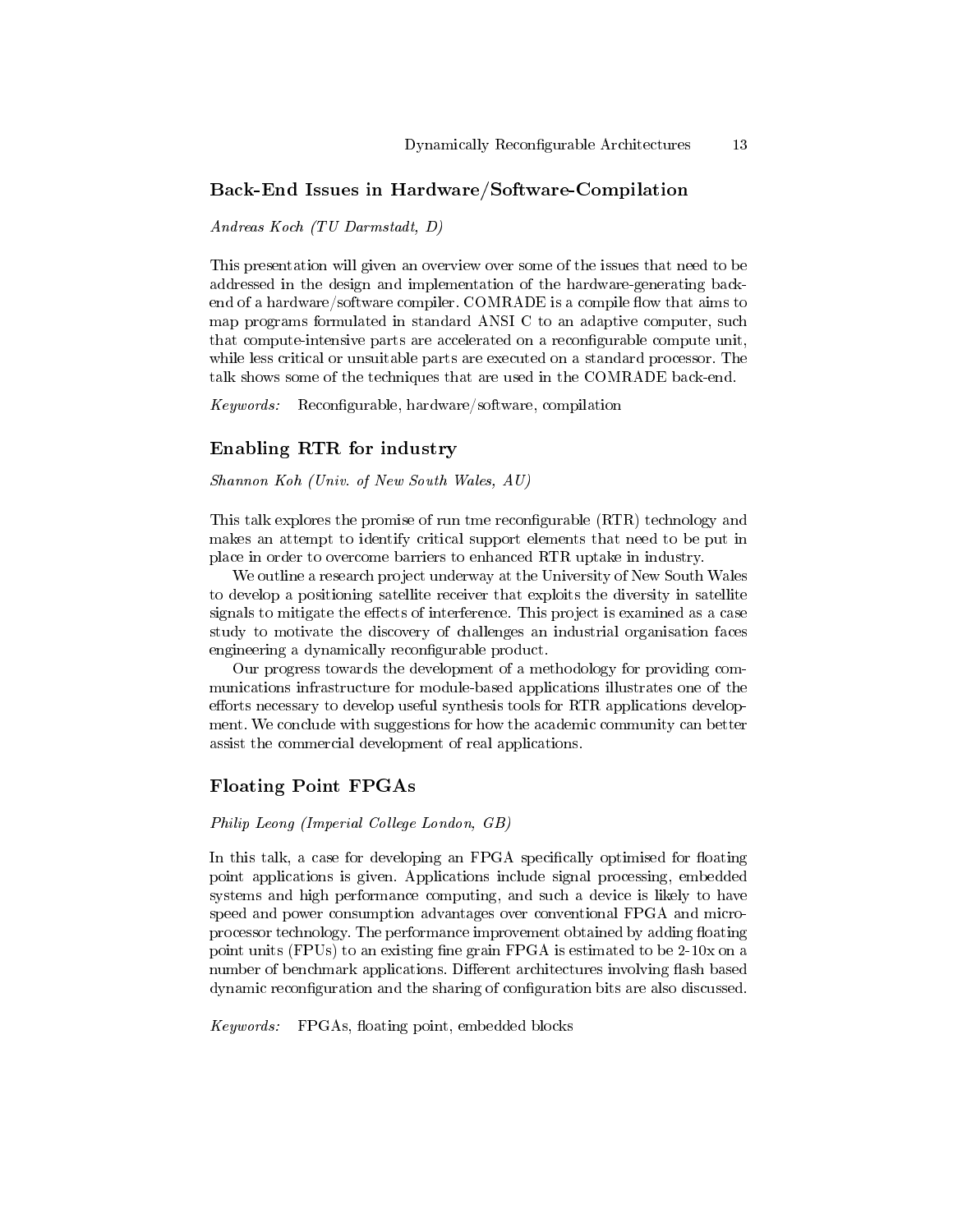#### FlexFilm - an Image Processor for Digital Film Processing

Amilcar Lucas (TU Braunschweig, D)

On this presentation a multi-board, multi-FPGA hard- ware/software architecture, for computation intensive, high resolution (2048x2048 pixels), real-time (24 frames per sec- ond) digital Film processing. It is based on Xilinx Virtex- II Pro FPGAs, large SDRAM memories for multiple frame storage and a PCI express communication network. The ar- chitecture reaches record performance running a complex noise reduction algorithm including a 2.5 dimensions DWT and a full 16x16 motion estimation at 24 fps requiring a total of 203 Gops/s net computing performance and a to- tal of 28 Gbit/s DDR-SDRAM frame memory bandwidth.

To increase design productivity and yet achieve high clock rates (125MHz), the architecture combines macro com- ponent configuration and macro level floorplanning with weak programmability using distributed microcoding.

 $Keywords:$  Weak-programming, stream-based architechture, digital film, reconfigurable, FPGA, SDRAM-controller, QoS

Joint work of: Lucas, Amilcar; Heithecker, Sven

Full Paper: www.flexfilm.org

### Bridging the Gap between Relocatability and Available Technology: The Erlangen Slot Machine

Mateusz Majer (Universität Erlangen, D)

We present a new concept as well as the implementation of an FPGA-based reconfigurable platform, the Erlangen Slot Machine (ESM). The main advantages of this platform are: first, the possibility for each module to access its peripheries independent from its location through a programmable crossbar, and local SRAMs banks for individual modules. This support eases the design and implementation of run-time reconfigurable partial modules and enables an unrestricted relocation of modules on the device.

We present our two board ESM implementation and demonstrate a partially reconfigurable video filter application.

 $Keywords:$  FPGA-based reconfigurable platform, inter-module communication, crossbar, video filter demo

Joint work of: Majer, Mateusz; Göhringer, Diana; Teich, Jürgen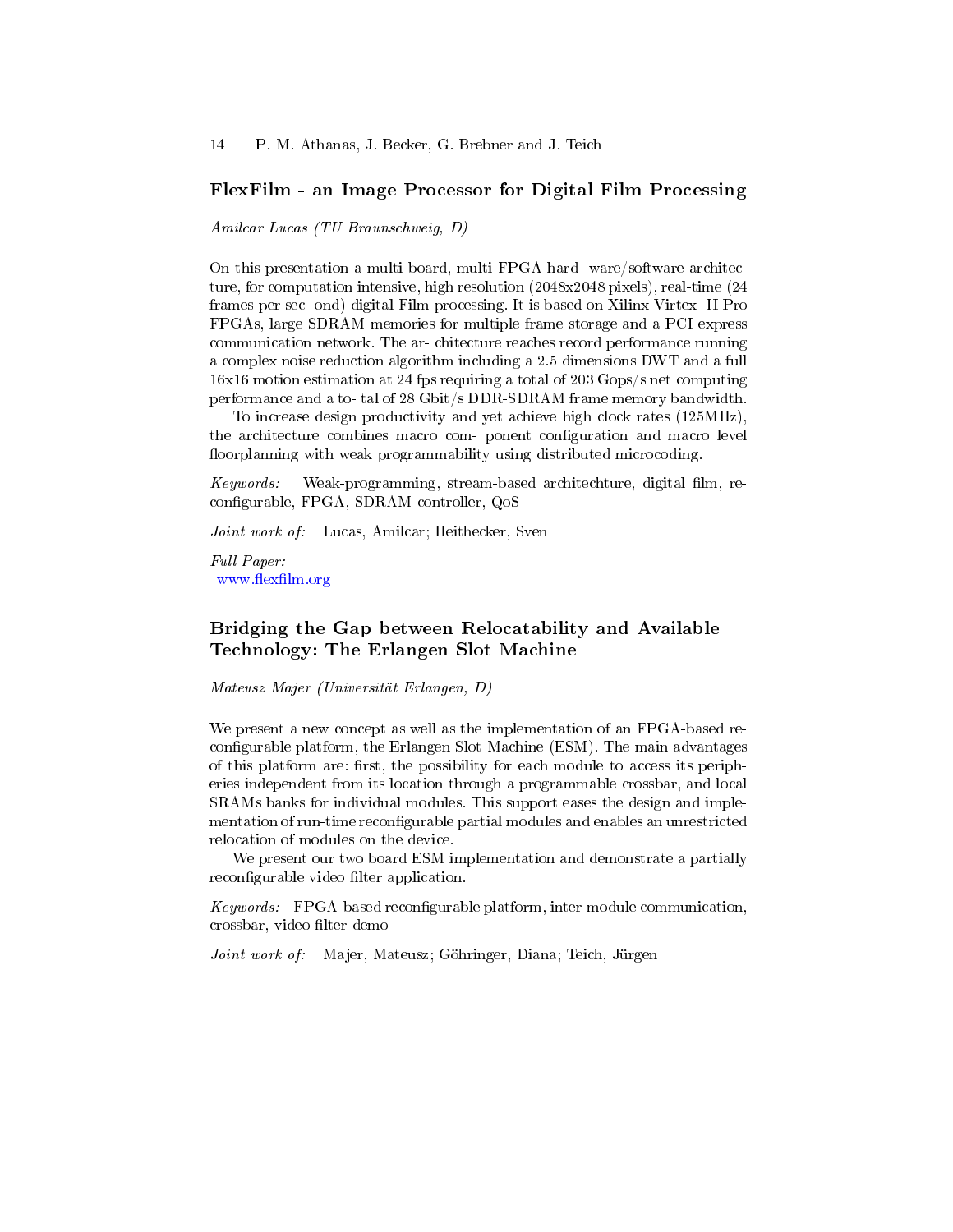# Pre-Routed FPGA Cores for Rapid System Construction in a Dynamic Reconfigurable System

Douglas Maskell (Nanyang Technological University - SGP)

We present a new concept as well as the implementation of an FPGA-based reconfigurable platform, the Erlangen Slot Machine (ESM). The main advantages of this platform are: first, the possibility for each module to access its peripheries independent from its location through a programmable crossbar, and local SRAMs banks for individual modules. This support eases the design and implementation of run-time reconfigurable partial modules and enables an unrestricted relocation of modules on the device.

We present our two board ESM implementation and demonstrate a partially reconfigurable video filter application.

 $Keywords:$  FPGA-based reconfigurable platform, inter-module communication, crossbar, video filter demo

Joint work of: Maskell, Douglas; Oliver, Timothy F.

Extended Abstract: <http://drops.dagstuhl.de/opus/volltexte/2006/741>

### Multi-level Reconfigurable Architectures - The Switch Model

Martin Middendorf (Universität Leipzig, D)

Reconfigurable hardware has been successfully deployed for accelerating computationally demanding applications. While providing enormous flexibility dynamically reconfiguring applications suffer from the large reconfiguration overhead inflicted by contemporary architectures. We propose to design multi-level reconfigurable architectures that can help to reduce this reconfiguration overhead by introducing different levels of reconfiguration, each streamlining the capabilities of its lower levels.

In this talk we present formal models for multi-level reconguration. For the switch model were reconfigurable units are seen a cost model that measures the reconfiguration costs are defined. Based on this cost model we study the complexity of several optimization problems. One problem is to find for a given algorithm the optimal time steps when reconguration operations should be done of the different levels. Other problems are to find the optimal number of reconfiguration levels and the best granularity for reconfiguration of on the different levels. We present algorithms to solve this problems and present results for several applications.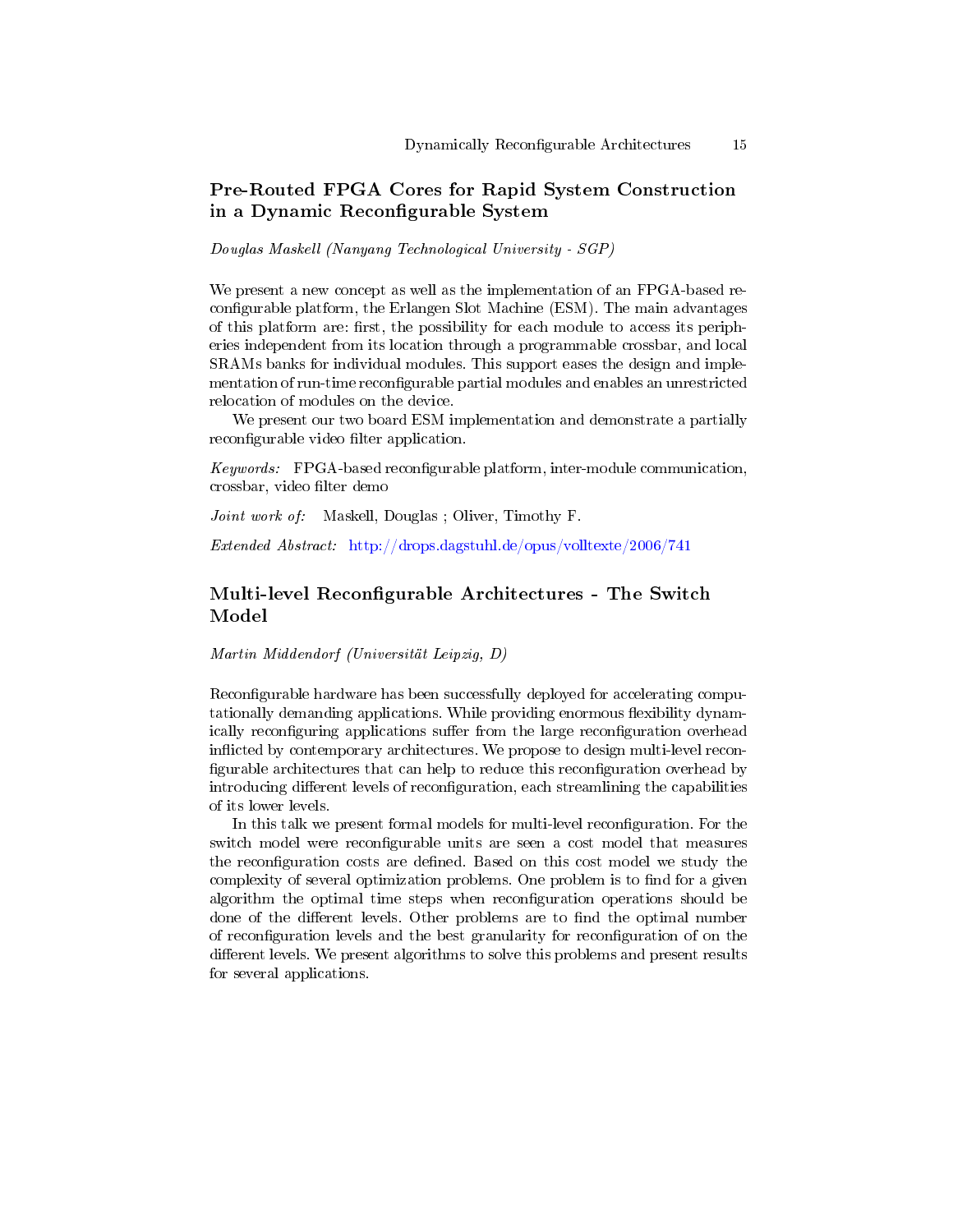#### Low Level Compiler for XMonarch

Vincent J. Mooney (Georgia Institute of Technology, USA)

Ongoing research at the Center for Research on Embedded Systems and Technology (CREST) at Georgia Tech presents a low level compiler for the XMonarch chip which includes a novel Field Programmable Compute Array (FPCA). The FPCA is a course-grained reconfigurable logic device, and the compiler infrastructure used is a modified version of Trimaran.

Keywords: Compiler, FPGA

### Design of a Hardware/Software RTOS for FPGAs with Processors

Vincent J. Mooney (Georgia Institute of Technology, USA)

Moore's prediction  $-\text{commonly known as Moore's "Law" but not a scientific law.}$ in the strict sense  $-$  indicates that in the next few years we will have digital circuits with ten billion transistors (we already have a billion+ transistor processor chip from Intel).

Clearly, a portion of the billion-transistor integrated circuit market will consist of traditional ASICs, e.g., for super-high volume devices such as cell phones. Another portion of the billion-transistor integrated circuit market will be dominated by processor designs such as Intel's Merced/Itanium architecture.

The rest of the picture is less clear; however, some percentage will likely be dominated by customizable heterogeneous multiprocessor chips with a reasonable (say, 30-60) percent of the chip consisting of reconfigurable and custom digital logic. For lack of a better term, we will refer to such Customizable Heterogeneous Multiprocessor chips as CHM chips. One example of a CHM chip is the Virtex-4. Standard argumentation in favor of RISC indicates that a processor's compiler and architecture must be designed together or codesigned. Similarly, we will argue that CHM chips require codesign of the architecture and the RTOS to run on the architecture.

The Hardware/Software Codesign Group at Georgia Tech is working on some ideas in this domain. Specifically, we will give a brief overview of three recent projects:

- (i) design of a System-on-a-Chip Lock Cache (SoCLC) where lock variables are placed in a special lock cache in a CHM chip  $-$  a client-server example using SoCLC shows a reduction in lock latency by a factor of up to 3.65X resulting in an overall speedup of 31% for the application,
- (ii) a specialized hardware structure and associated algorithm which speeds up deadlock detection by two to three orders of magnitude in recongurable logic when compared with software algorithms, resulting in a 38% overall speedup in a practical deadlock scenario, and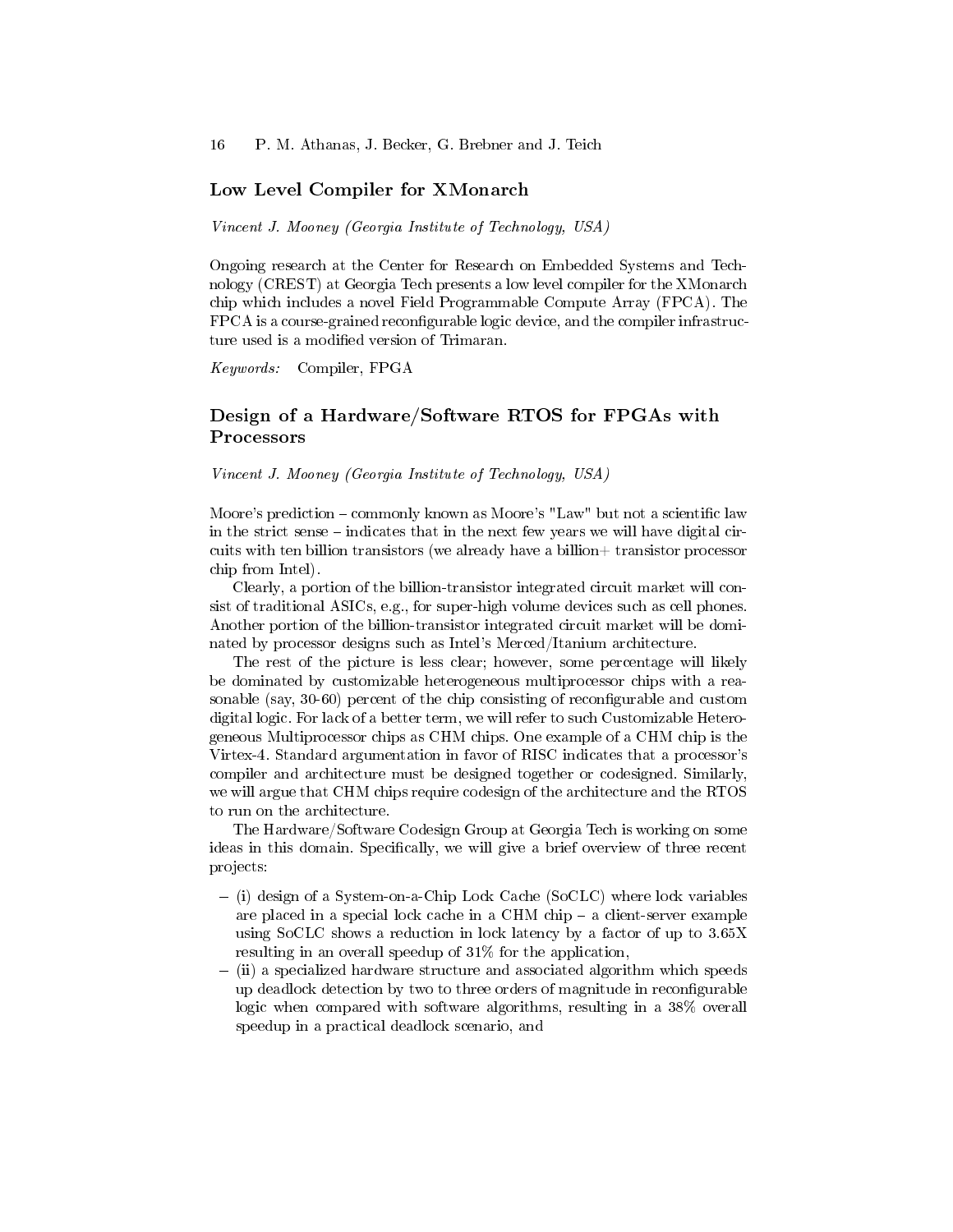(iii) a SoC Dynamic Memory Management Unit (SoCDMMU) integrated with a software RTOS and able to provide worst-case second-level memory allocation in 16 cycles in a four-processor SoC example, resulting in an example where average case application transition time is 4.4X faster and worst case application transition time is over 10X faster using the SoCDMMU versus the traditional software approach.

The talk will end with a brief description of a hardware/software RTOS generation framework able to integrate any mix of the three hardware RTOS units (i, ii or iii above) together with a software RTOS. This talk was given as the keynote at opening of the FPGAworld 2004 Conference.

Keywords: Hardware/software codesign, RTOS, real-time

Full Paper: <http://codesign.ece.gatech.edu/papers/papers.html>

See also: FPGAworld Conference 2004, Vasteras, Sweden

# Center for Research on Embedded Systems and Technology

Vincent J. Mooney (Georgia Institute of Technology, USA)

The Center for Research on Embedded Systems and Technology (CREST) at Georgia Tech is a small research center within the School of Electrical and Computer Engineering. A brief overview of CREST's major goals in education, research and commercialization is provided.

Keywords: Embedded

# Hardware/Software Codesign of a Real-Time Operating System

Vincent J. Mooney (Georgia Institute of Technology, USA)

The hardware/software codesign group at Georgia Tech has carried out a number of projects in the broad area of codesign of a Real-Timed Operating System. A brief description of some interesting results  $-$  plus additional comments  $-$  are provided.

Keywords: Codesign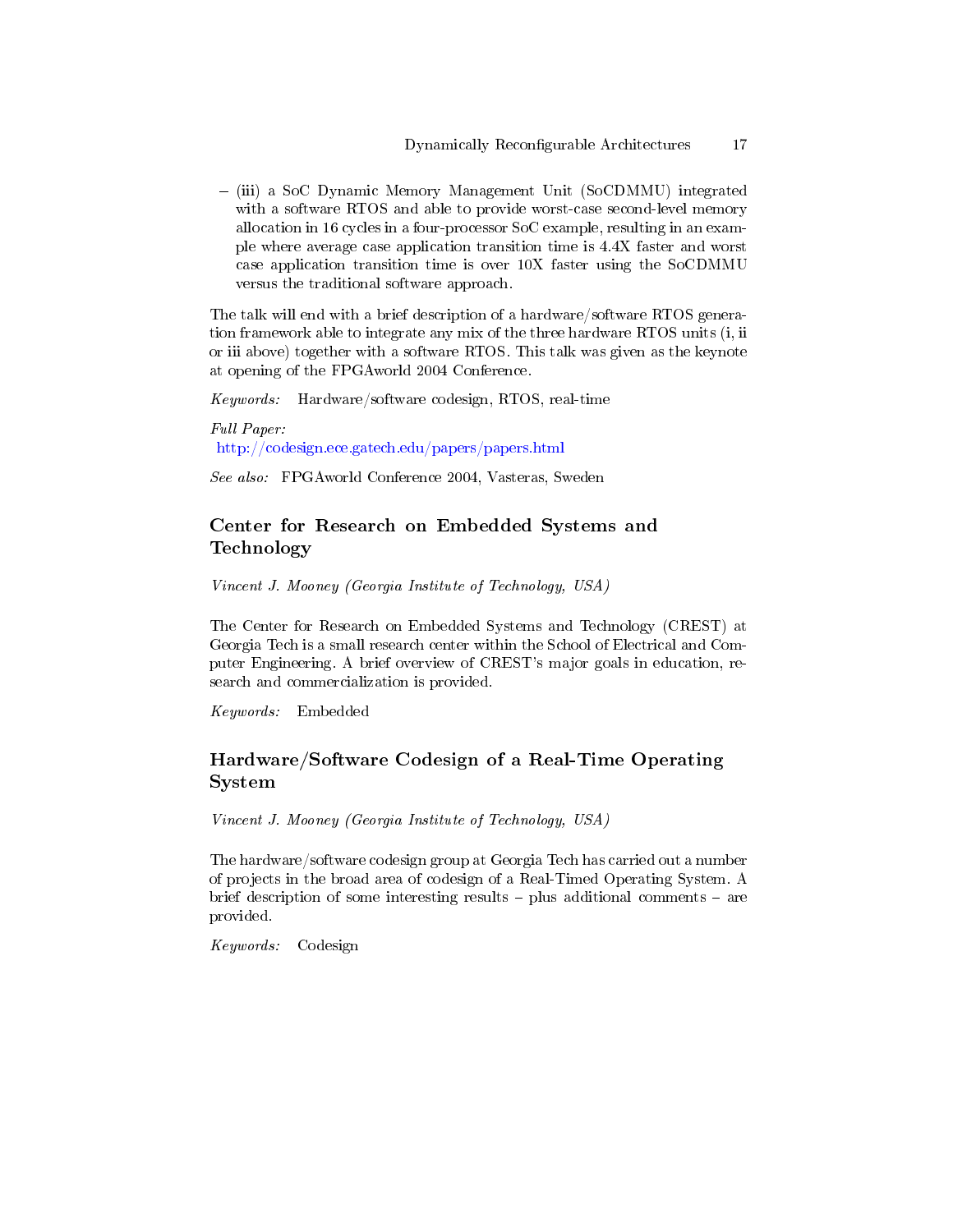### DynaCORE: An Adaptive System-on-Chip Architecture for Deep Packet Processing in Network Applications

#### Thilo Pionteck (Universität Lübeck, D)

Current network devices have to keep up with increasing bandwidth, growing complexity and rapid changes in network protocols and applications. Conventional hardware systems cannot meet with the required flexibility. Softwarebased solutions or even hybrid systems such as network processors that combine hardware and software solutions do not achieve the performance requirements. Hence, other architectural solutions have to be found in order to cope with the increasing data rates of network applications.

We address this problem with DynaCORE, an application specific coprocessor for offloading computationally intensive tasks from a network processor. The system-on-chip architecture is based on an adaptable network-on-chip which allows the dynamic replacement of hardware modules as well as the adaptation of the on-chip communication structure. The exploitation of partial dynamic reconfiguration allows a rapid adaptation towards modified system behaviors. The design of DynaCORE, its performance requirements as well as its hardware structure are introduced in this presentation.

Keywords: Network-on-Chip, Network Processor

### Mapping Periodic Realtime Tasks to Reconfigurable Hardware

Marco Platzner (Universität Paderborn, D)

The increasing densities of FPGAs and the availability of dynamic reconfiguration modes enable hardware multitasking. Circuits are turned into hardware tasks that are scheduled, loaded, and executed on the reconfigurable resource during runtime. During the last years, the feasibility of hardware multitasking has been demonstrated by several prototypes. For application domains that combine high performance demands with dynamic task sets, a multitasking environment is even essential.

In this talk, we concentrate on the execution of periodic real-time tasks in a hardware multitasking environment, a problem that has not yet received sufficient attention. We first present three scheduling approaches: global EDF, MSDL, and partitioned EDF. Global and partitioned EDF are techniques adopted from multiprocessor scheduling, MSDL is a server-based scheduling technique trying to minimize the FPGA reconfiguration overhead. We discuss the construction of the schedules, efficient schedulability tests, and evaluate the scheduling performance by means of a simulation experiment. Then we turn to implementationoriented issues and compare the scheduling approaches with respect to suitable FPGA execution models and the number of required device recongurations.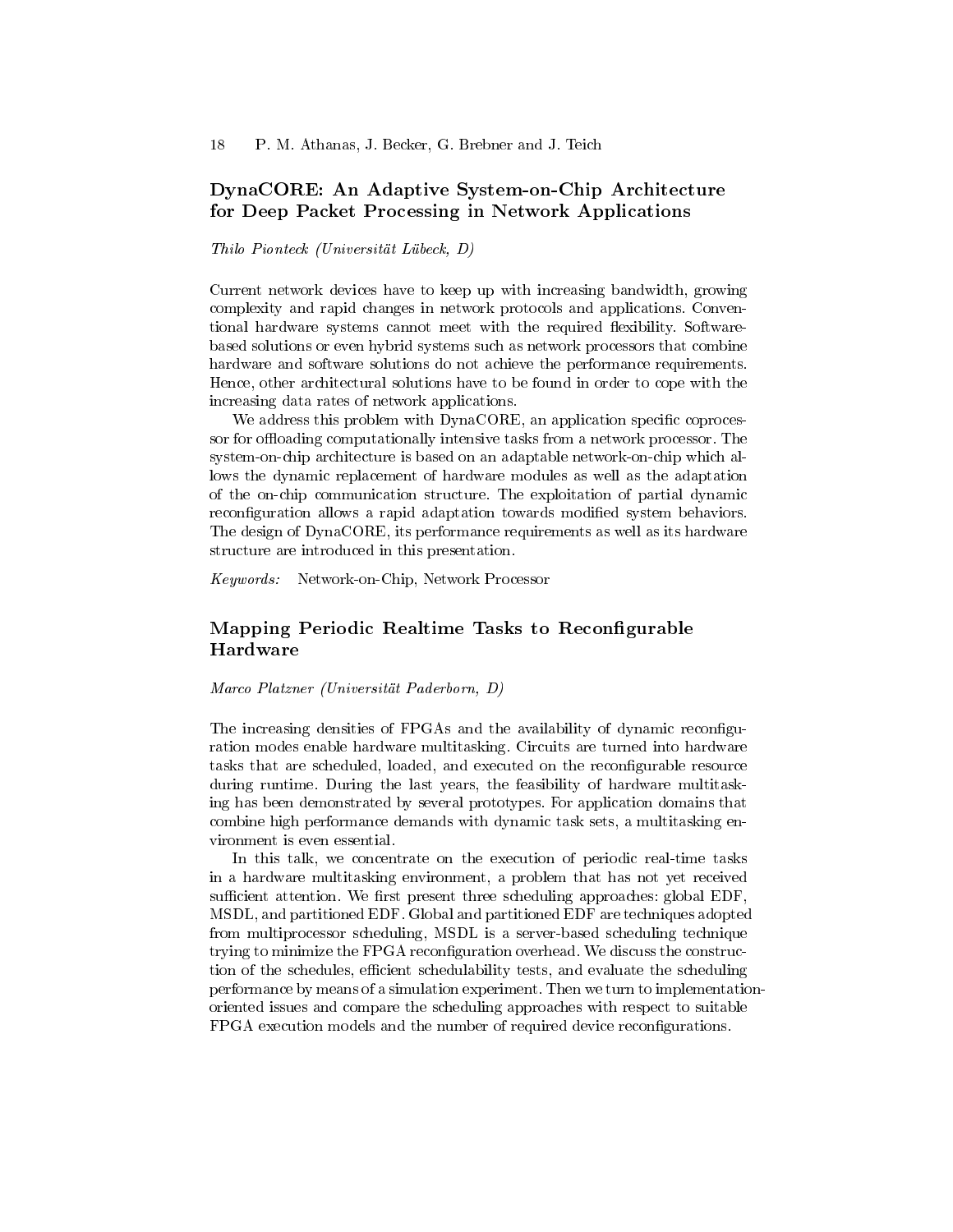#### Dynamically Reconfigurable Processor-Like Architectures

Wolfgang Rosenstiel (Universität Tübingen, D)

Traditionally, FPGAs are deployed due to their flexibility to change the application over time. Newly developed architectures can be reconfigured within one clock cycle so that components of a device can re-used within a single application promising a better price-performance ratio. The reconfiguration keeping pace with the execution yields an additional degree of freedom that constitutes a new principle of reconfiguration. We name this principle processor-like reconfiguration. A silicon-proven processor-like reconfigurable architecture is NEC's Dynamically Reconfigurable Processor Architecture (DRP) which we use to validate parts of our research.

In our current work, it is evaluated how processor-like reconfiguration can be exploited by a high-level compiler and which architectural resources are needed for an efficient mapping of applications. To accomplish this, the CRC model (Configurable Reconfigurable Core) was developed as a general model for processor-like reconfigurable architectures. The features of the CRC model are modified according to the requirements imposed by mapping applications onto it. For this application mapping, well known techniques from C-based hardware synthesis and from compilers for VLIW processors are deployed. Instances of the CRC model can be synthesized and analyzed at the gate-level for a detailed assessment including a comparison to FPGAs. First results on mapping a realworld example from visual computing have shown considerable advantages of processor-like reconfigurable architectures compared to FPGAs.

Besides the fast reconfiguration mechanism for the functionality, we extend the concept of processor-like reconfiguration for voltage sources. The power dissipation in each time step, the total energy consumption as well as the energy-delay product can be reduced enormously by temporal-spatial voltage assignment. In contrast to other voltage scaling approaches no adaptation of the clock frequency is required.

In particular for coarse-grained reconfigurable architectures, a designer must consider how each application makes use of the provided architectural resources. Therefore, application-domain specific architectures are developed taking into account various techniques that may be used by the compiler.

Keywords: Reconfigurable computing, synthesis, compiler, power optimization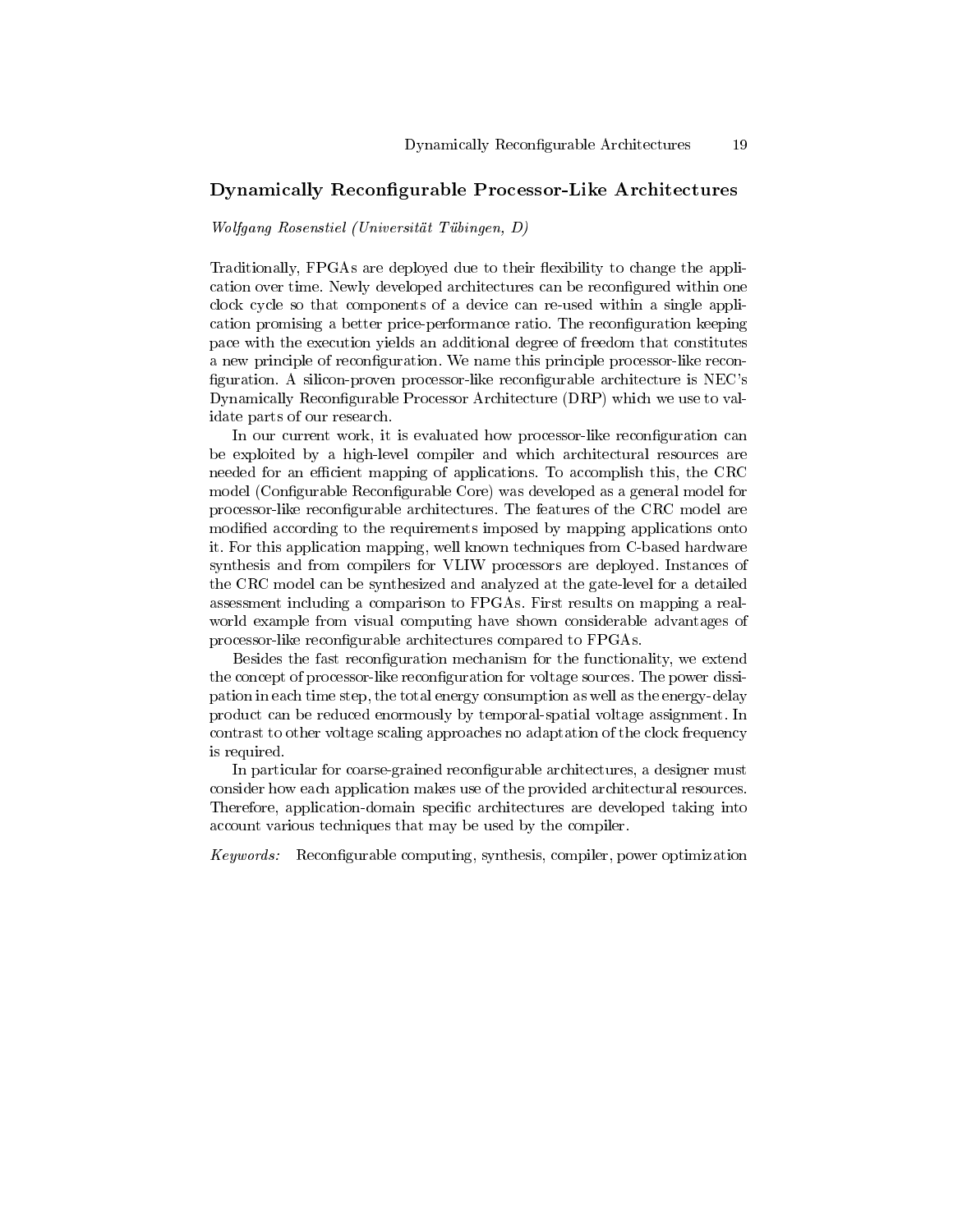# Implications of Organic Computing for Reconfigurable Computing

Hartmut Schmeck (Universität Karlsruhe, D)

The new research program of Organic Computing leads to a number of challenges for system design and architecture. Major requirements are properties like robustness, adaptivity, and flexibility. Adaptivity can be seen as a prerequisite for achieving robust behaviour in spite of disturbing external influences, flexibility refers to the capability of showing different types of behaviour invoked by dynamically changing requirements of the execution environment. Runtime Reconfiguration should be a promising technique for providing this robust, adaptive, and flexible behaviour. The key challenge, though, is the adequate design of observer-controller architectures which are suggested for achieving the necessary control of self-organized behaviour of networked collections of intelligent items. Self-organization will be indispensable because of the infeasibility to manage these systems explicitly and individually, but control is also necessary to prevent undesired behaviour of the system, either locally or globally. Reconfigurable Computing has the potential to provide key components of these architectures and to allow for true organic behaviour.

### QUKU: A Coarse Grained Paradigm for FPGAs

Sunil Shukla (Universität Karlsruhe, D)

To fill the gap between increasing demand for reconfigurability and performance efficiency, CGRAs are seen to be an emerging platform. The advantage lies in quick dynamic reconfiguration and power efficiency. Despite having these advantages they have failed to show their mark. This paper describes the QUKU architecture, which uses a coarse-grained dynamically reconfigurable PE array (CGRA) overlaid on an FPGA. The low-speed reconfigurability of the FPGA is used to optimize the CGRA for different applications, whilst the high-speed CGRA reconfiguration is used within an application for operator re-use.

Keywords: FPGA, CGRA, Reconfiguration

Joint work of: Shukla, Sunil; Bergmann, Neil W.; Becker, Jürgen

Full Paper: <http://drops.dagstuhl.de/opus/volltexte/2006/742>

Full Paper:

[http://www.itee.uq.edu.au/](http://www.itee.uq.edu.au/~sunil/research.htm)∼sunil/research.htm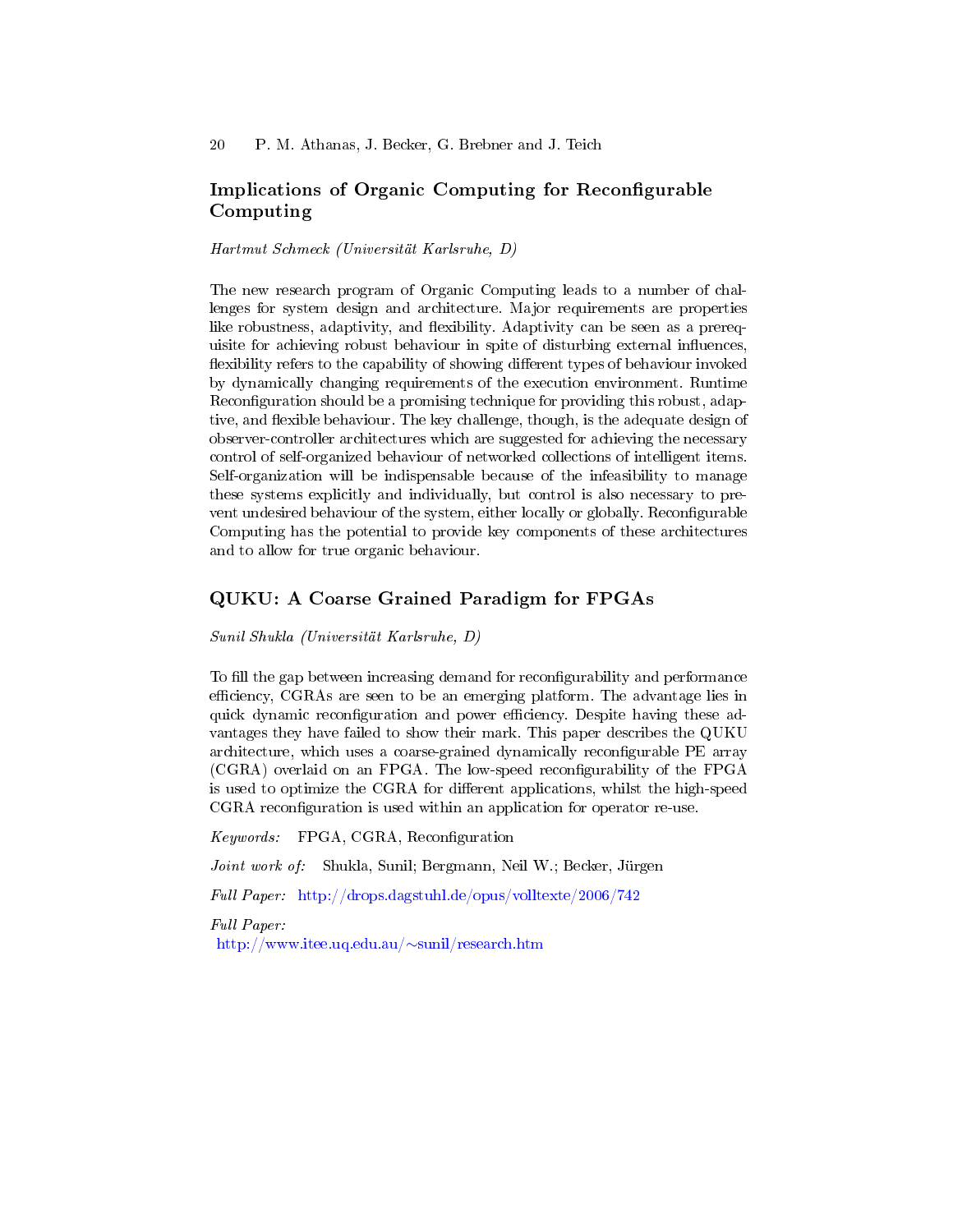#### Efficient architectures for streaming applications

Gerard Smit (University of Twente, NL)

This presentation will focus on algorithms and reconfigurable tiled architectures for streaming DSP applications. The tile concept will not only be applied on chip level but also on board-level and system-level. The tile concept has a number of advantages:

- 1. depending on the requirements more or less tiles can be switched on/off,
- 2. the tile structure fits well to future IC process technologies, more tiles will be available in advanced process technologies, but the complexity per tile stays the same,
- 3. the tile concept is fault tolerant, faulty tiles can be discarded and
- 4. tiles can be configured in parallel.

Because processing and memory is combined in the tiles, tasks can be executed efficiently on tiles (locality of reference).

There are a number of application domains that can be considered as streaming DSP applications: for example wireless baseband processing (for Hiper-LAN/2, WiMax, DAB, DRM, DVB), multimedia processing (e.g. MPEG, MP3 coding/decoding), medical image processing, color image processing, sensor processing (e.g. remote surveillance cameras) and phased array radar systems. In this presentation the key characteristics of streaming DSP applications are highlighted, and the characteristics of the processing architectures to efficiently support these types of applications are addressed.

 $Keywords:$  Reconfigurable streaming efficient

Full Paper: <http://drops.dagstuhl.de/opus/volltexte/2006/743>

#### Optoelectronic methods to beat Moore's Law

John Snowdon (Heriot-Watt University Edinburgh, GB)

It has been obvious for sometime that a new technology will be required if Moore's law is to be supported. It can readily be seen that optoelectronics offers a bandwidth higher than copper and indeed that latency can be traded off against bandwith when interfacing is involved. One possibility is to build the compute structure around the optics.

#### Dynamically Reconfigurable Systems-on-Chip

Walter Stechele (TU München, D)

The design space for dynamically reconfigurable SoCs can be seen in three dimensions: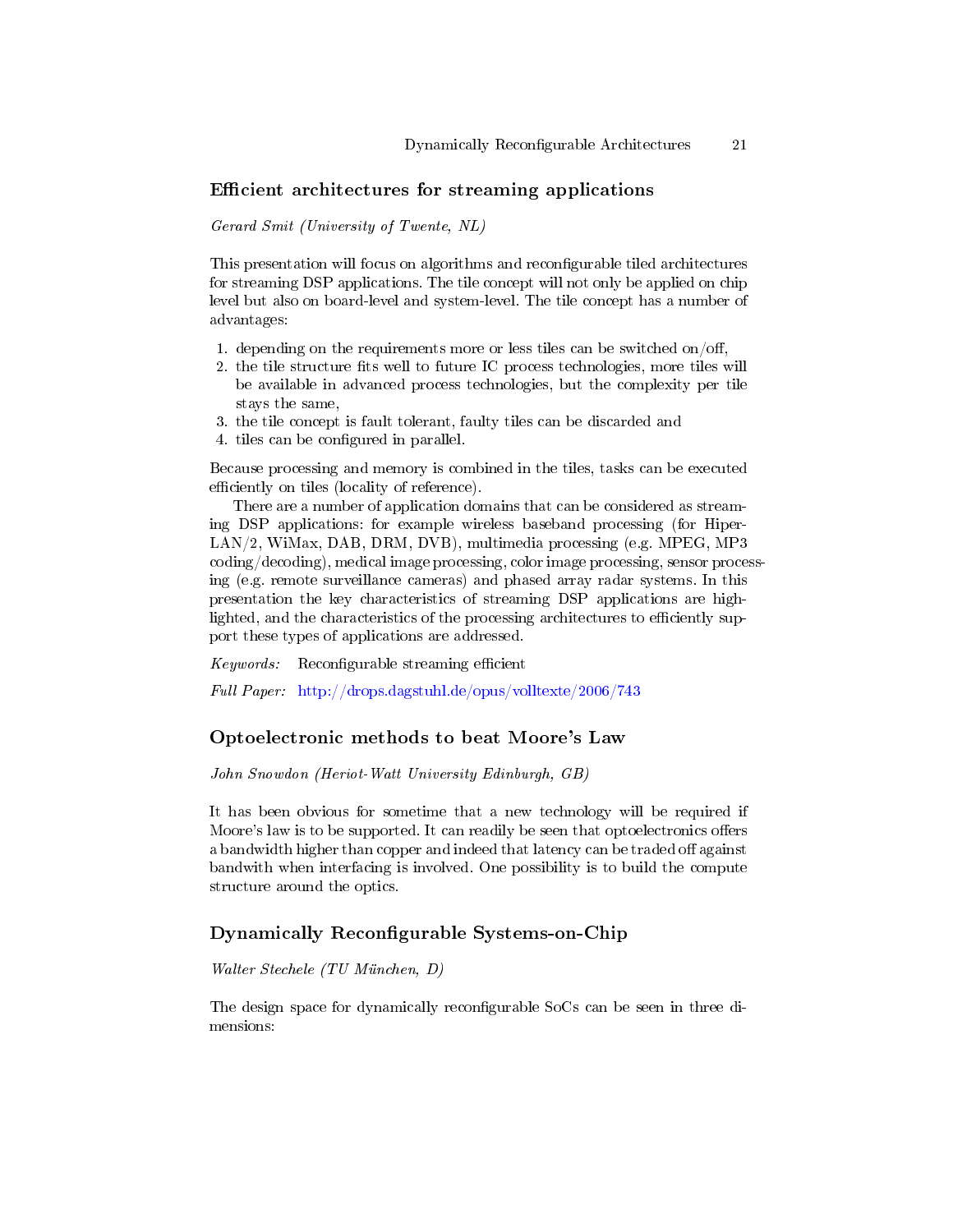- 22 P. M. Athanas, J. Becker, G. Brebner and J. Teich
- 1. the system architecture for computation and communication, ranging from dataflow-oriented dedicated logic blocks to instruction flow-oriented microprocessor cores, from dedicated point-to-point connections to Networks-on-Chip.
- 2. the granularity of reconfigurable elements, ranging from simple logic Look-Up-Tables to complex hardware accelerator engines and reconfigurable interconnect structures.
- 3. the configuration life cycle, ranging from application changes (in the order of seconds) to instruction-based reconfiguration (in the order of nanoseconds).

We propose to use dynamically reconfigurable computing for video processing in driver assistance applications. In future automotive systems, video-based driver assistance will improve security. Video processing for driver assistance requires real time implementation of complex algorithms. A pure software implementation, based on low cost embedded CPUs in automotive environments, does not offer the required real time processing. Therefore hardware acceleration is necessary. Dedicated hardware circuits (ASICs) can offer the required real time processing, but they do not offer the necessary flexibility. Specific driving conditions, e.g. highway, country side, urban traffic, tunnel, require specific optimized algorithms. Reconfigurable hardware offers high potential for real time video processing and adaptability to various driving conditions.

Our system architecture consists of embedded CPU cores for high-level application code, dedicated hardware accelerator engines for low level pixel processing, and an application-specific memory system. The hardware accelerators and the memory system are dynamically reconfigurable, i.e. hardware accelerator engines can be exchanged during runtime, controlled by the application code on the CPU. The life cycle of a configuration depends on the change of driving conditions. A requirement on the reconfiguration time is given by the frame rate of the video signal, e.g. 40 msec for the exchange and relocation of new engines.

 $Keywords:$  Dynamic reconfiguration, design space, video processing

Extended Abstract: <http://drops.dagstuhl.de/opus/volltexte/2006/744>

#### Libraries for Reconfigurable Computing

Jürgen Teich (Universität Erlangen, D)

We would like to present ideas for the subsequent Monday evening breakout session on the concept of libraries for dynamically reconfigurable computers.

In particular, we would like to address the following questions:

(1) What are the application domains where such libraries could be useful?

(2) What are the module types that could be collected?

Finally, also the questions of exchange formats and on the moderation of such libraries will be addressed.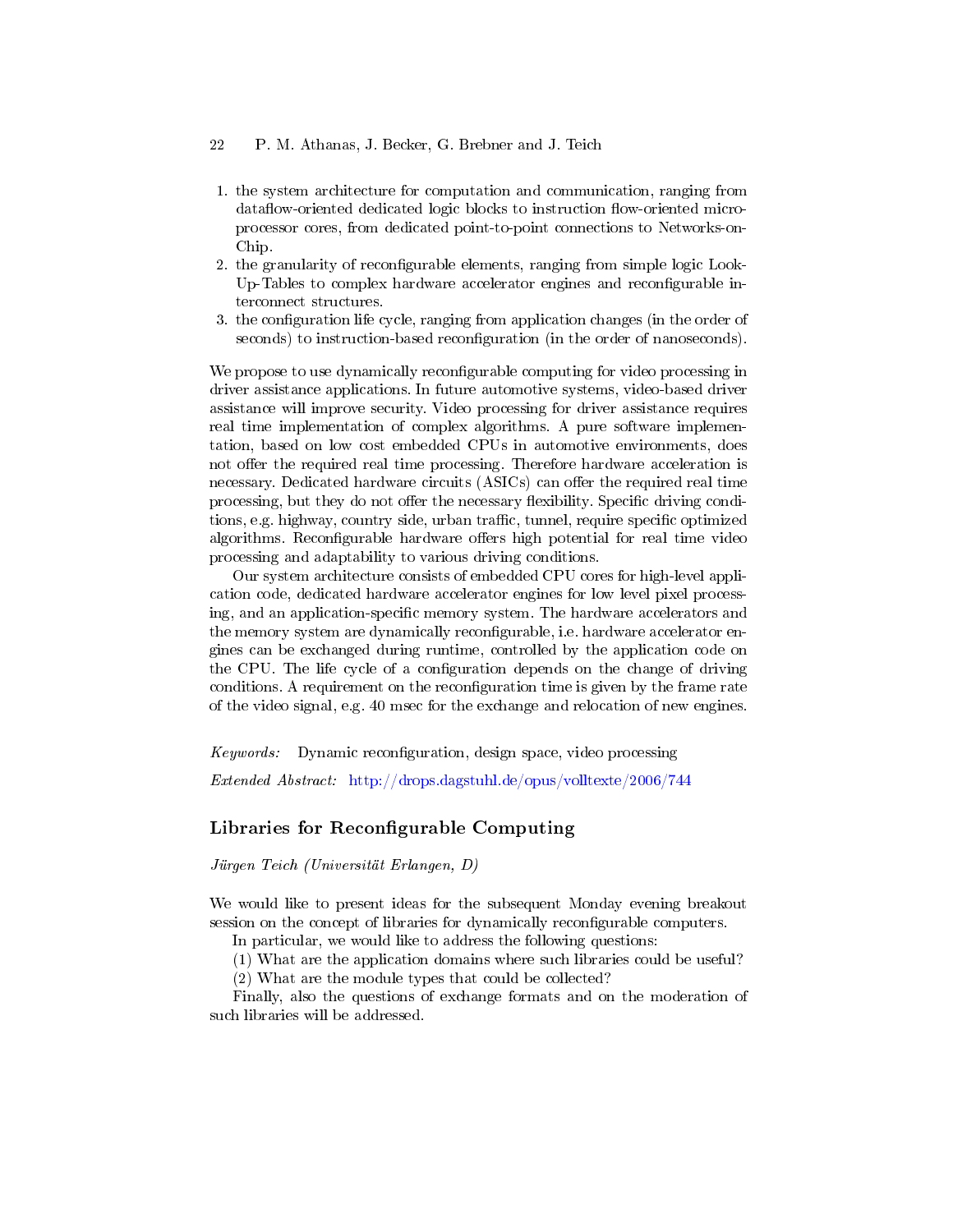Keywords: Library of Modules for Dynamically Reconfigurable Computers Joint work of: Teich, Jürgen; van der Veen, Jan

### Mojette Transform Implementation on Reconfigurable hHrdware

József Vásárhelyi (University of Miskolc, H)

Inscribing invisible marks (watermarking) into an image has different applications such as copyright, steganography or data integrity checking. Many different techniques have been employed for the last years in different spaces (Fourier, wavelet, Mojette domains, etc.). The presentation outline the development work related to create a functional block scheme of Mojette transform and Inverse Mojette transform using reconfigurable hardware.

Keywords: Image processing, Mojette transformation Joint work of: Vásárhelyi, József; Serfözö, Péter Full Paper: <http://drops.dagstuhl.de/opus/volltexte/2006/746>

#### PISC: Polymorphic Instruction Set Computers

Stamatis Vassiliadis (Delft University of Technology, NL)

We introduce a new paradigm in the computer architecture referred to as Polymorphic Instruction Set Computers (PISC). This new paradigm, in difference to RISC/CISC, introduces hardware extended functionality on demand without the need of ISA extensions. We motivate the necessity of PISCs through an example, which arises several research problems unsolvable by traditional architectures and fixed hardware designs. More specifically, we address a new framework for tools, supporting reconfigurability; new architectural and microarchitectural concepts; new programming paradigm allowing hardware and software to coexist in a program; and new spacial compilation techniques. The paper illustrates the theoretical performance boundaries and efficiency of the proposed paradigm utilizing established evaluation metrics such as potential zero execution (PZE) and the Amdahl's law. Overall, the PISC paradigm allows designers to ride the Amdahl's curve easily by considering the specific features of the reconfigurable technology and the general purpose processors in the context of application specific execution scenarios.

Keywords: Polymorphic Processors, Polymorphic Instruction Set, Recongurable Computing, microcode, PISC

Joint work of: Vassiliadis, Stamatis; Kuzmanov, Georgi; Wong, Stephan; Moscu-Panainte, Elena; Gaydadjiev, Georgi; Bertels, Koen; Cheresiz, Dmitry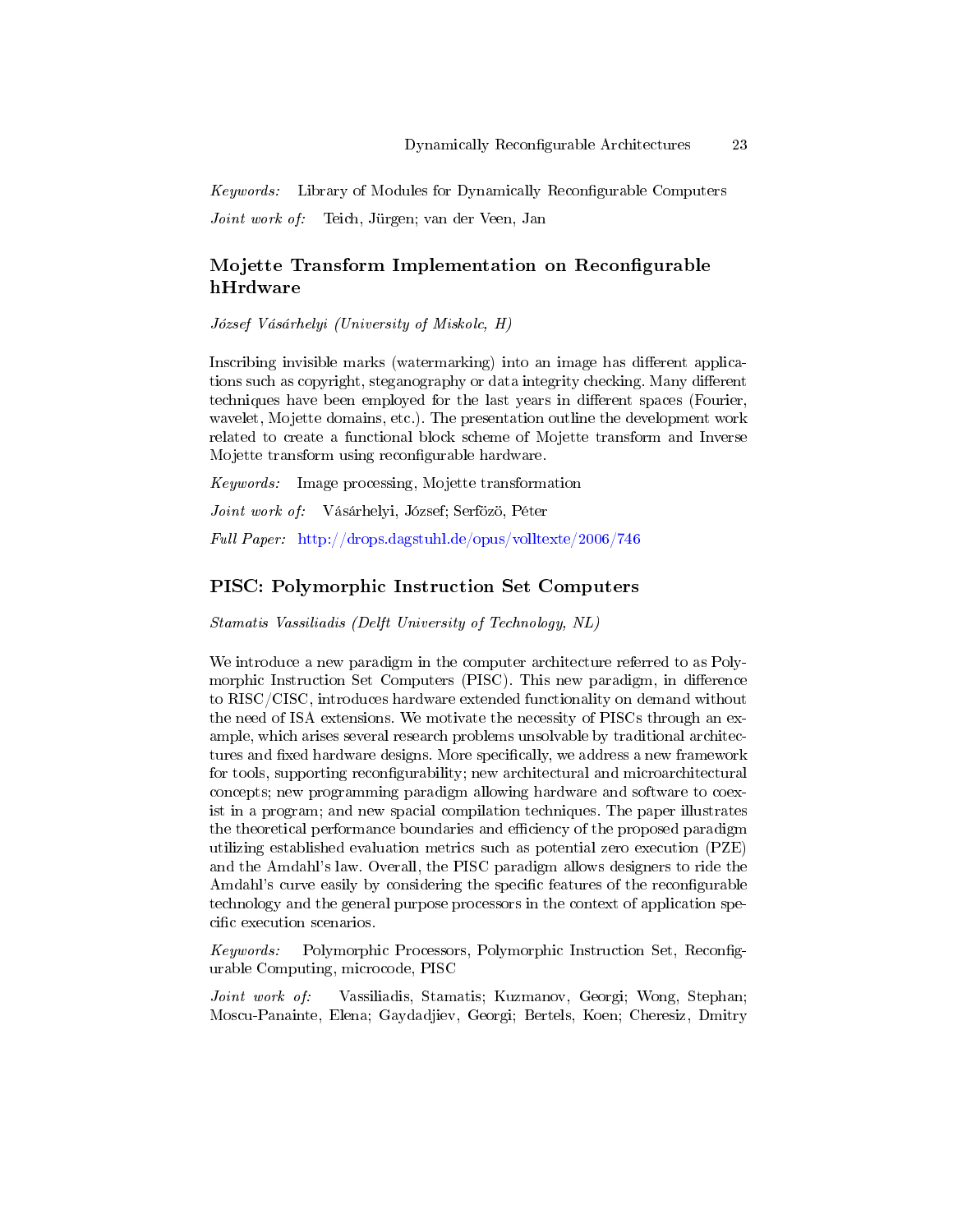Full Paper: <http://ce.et.tudelft.nl/publications.php>

See also: S. Vassiliadis, G.K. Kuzmanov, S. Wong, E. Moscu Panainte, G. N. Gaydadjiev, K. Bertels, D. Cheresiz, PISC: Polymorphic Instruction Set Computers, Proceedings of the International Workshop on Applied Recongurable Computing (ARC 2006), pp. 274-286, Delft, The Netherlands, March 2006, LNCS 3985

# Reliability-Aware Power Management of Multi-Systems (CMPSoCs)

Klaus Waldschmidt (Universität Frankfurt, D)

Long-term reliability of processors in SoCs and NoCs is experiencing growing attention lately, since decreasing feature sizes and increasing temperatures have a negative influence on the lifespan. Recent work suggests an interplay between power management and reliability, since power management strategies affect the temperature of processors. Power management strategies are examine, which target to actively influence the long-term reliability of a multi-core processor, in integrated systems as e.g. for SoCs and NoCs.

The approach shows that dynamic parallelism can improve the reliability of multi-core systems signicantly. First results were achieved by simulating a multi-processor using the Self Distributing Virtual Machine (SDVM) as a basis.

Keywords: Organic Computing, Adaptivity, Power Management, Power Consumption, Reliability, SDVM

Joint work of: Waldschmidt, Klaus; Haase, Jan; Hofmann, Andreas; Damm, Markus; Hauser, Dennis

Full Paper: <http://drops.dagstuhl.de/opus/volltexte/2006/745>

### A Reconfigurable Outer Modem Platform for Future Communications Systems

Norbert Wehn (TU Kaiserslautern, D)

Future mobile and wireless communications networks require flexible modem architectures with high performance.

Efficient utilization of application specific flexibility is key to fulfill these requirements.

For high throughput a single processor can not provide the necessary computational power. Hence multi-processor architectures become necessary. This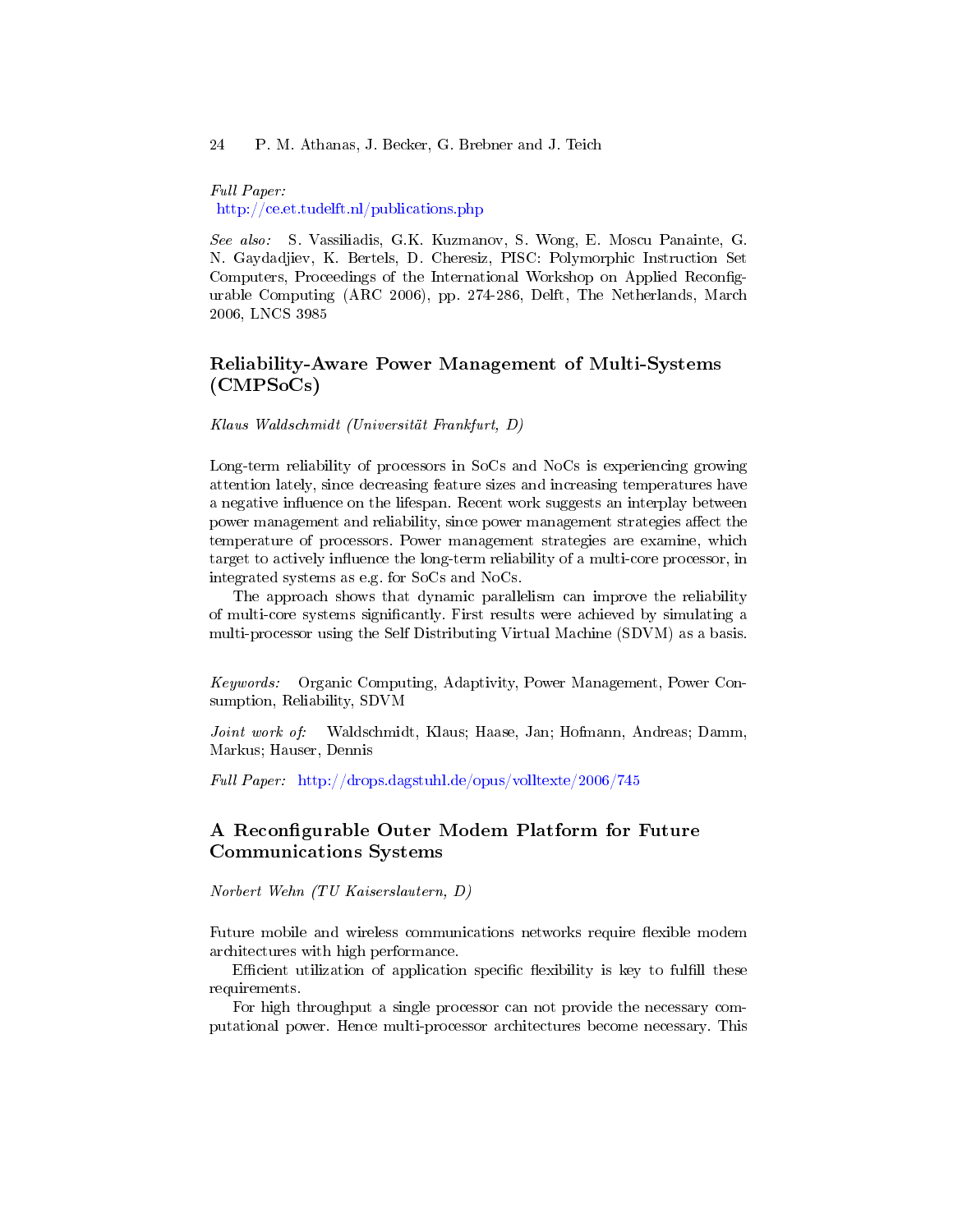paper presents a multi-processor platform based on a new dynamically recongurable application specific instruction set processor (dr-ASIP) for the application domain of channel decoding. Inherently parallel decoding tasks can be mapped onto individual processing nodes. The implied challenging inter-processor communication is efficiently handled by a Network-on-Chip  $(NoC)$  such that the throughput of each node is not degraded. The dr-ASIP features Viterbi and Log-MAP decoding for support of convolutional and turbo codes of more than 10 currently specified mobile and wireless standards.

Furthermore, its flexibility allows for adaptation to future systems.

 $Keywords:$  Domain-specific reconfigurable platform, channel coding, outermodem

Joint work of: Wehn, Norbert; Vogt, Timo; Neeb, Christian

Full Paper: <http://drops.dagstuhl.de/opus/volltexte/2006/730>

# Implementing High Performance DSP Systems on Heterogeneous Programmable Platforms

Roger Woods (Queen's University of Belfast, GB)

The talk will look at the issues of implementing complex DSP systems on heterogeneous platforms comprising GPPs, DSP processors and FPGAs. The emphasis is to develop a high level design flow that allows optimisation to be carried out in a top-down manner but which can efficiently exploit IP cores that will have pre-determined features e.g. latency. The talk will describe how dataflow has been used and then modified to allow this to happen. A design example of a normalised lattice filter will be presented. Some conclusions and future work will be outlined along with application to reconfigurable systems.

Keywords: DSP systems, high level, design, synchronous dataflow, IP cores, system level design

Joint work of: Woods, Roger; McAllister, John

# Towards an Automated Design of Application-specific Reconfigurable Logic

Peter Zipf (TU Darmstadt, D)

Reconfigurable logic is known to have the potential to provide better solutions than direct ASIC implementations or processors in some situations.

A necessary prerequisite for area advantages compared to ASICs or a better energy efficiency than processors is an application specific design of the reconfigurable unit. Adapting it to the specific requirements of an application helps to